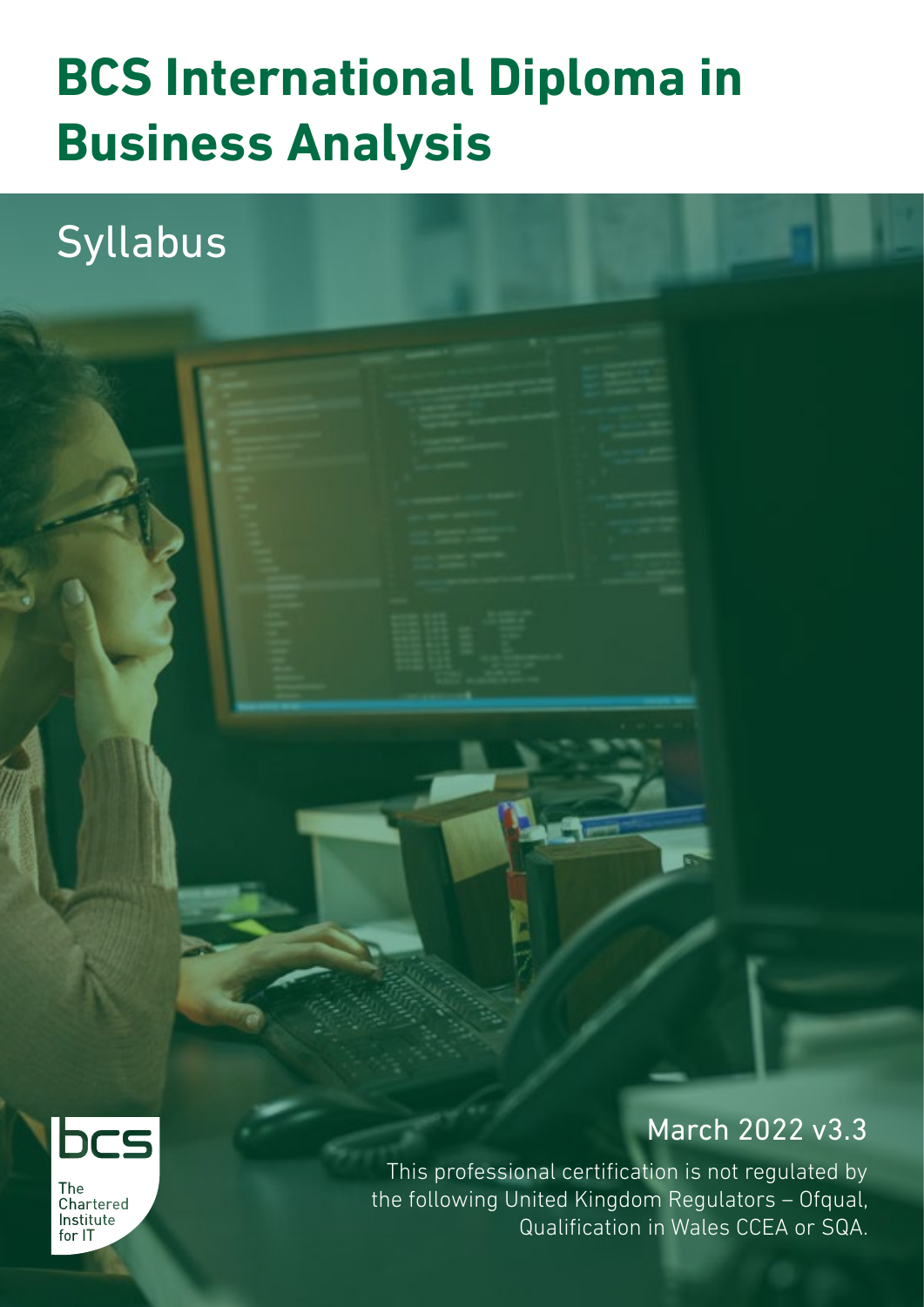## **CONTENTS**

- Introduction 3.
- 4. Qualification Suitability and Overview
- 5. SFIA Levels
- RITTech Registration 6.
- Additional Time for Candidates Due to a Disability 7.
- 7. Structure of the Examination
- Objectives of the Oral Examination 7.
- 8. Syllabus
- 29. Examination Format
- 29. Terminology Used
- Recommended Reading 30.
- Using BCS Books 31.
- 32. Document Change History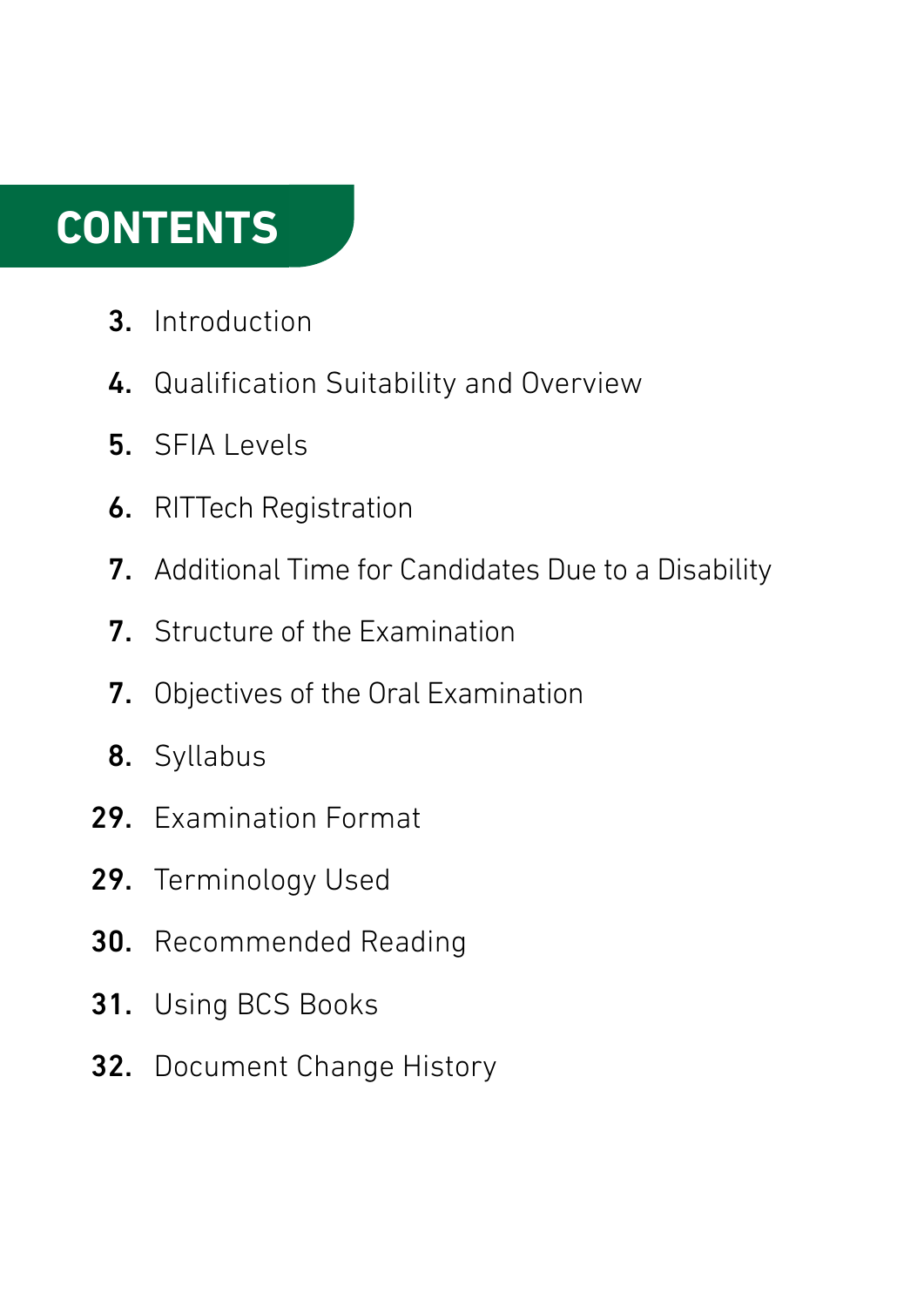

## **Introduction**

The BCS International Diploma in Business Analysis is an internationally recognised certification that enables candidates to validate their knowledge, skills and ability.

The Diploma is designed for business and IT professionals who want to demonstrate they have a detailed understanding of business analysis best practice and sets a standard against which business analysts may be assessed.

The assessment for this qualification focuses on candidates' practical skills and requires them to demonstrate their application of knowledge and understanding to given situations or contexts. During the assessment, examiners may ask questions that require candidates to connect different areas of the syllabus.

The assessment tests each candidate's ability to understand how to conduct business analysis in a given context or situation, and to justify the rationale for the proposed approach. It is not intended to replicate the examination of knowledge of the individual tools and techniques already proven within the component modules.

For BCS members it also allows entry onto the professional registration for IT technicians (RITTech).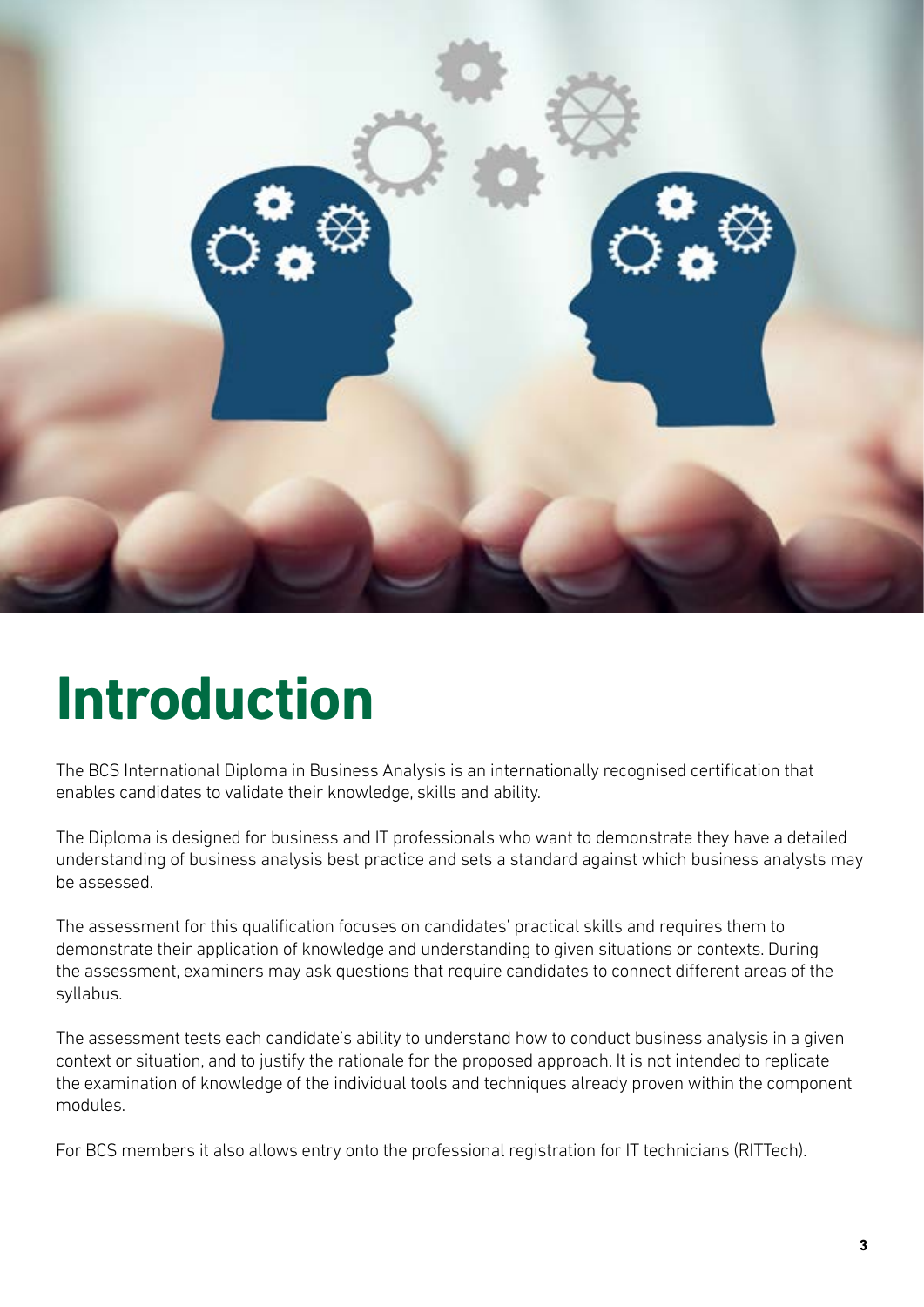# **Qualification Suitability and Overview**

This qualification is aimed at business and IT professionals who wish to demonstrate that they have a detailed understanding of business analysis best practice.

The **entry criteria** for this examination are:

- Examination passes in the BCS Certificates in Business Analysis Practice and Requirements Engineering
- An examination pass in one of the knowledge-based specialist modules defined below
- An examination pass in one of the practitioner specialist modules defined below

It is recommended that candidates sit the oral examination within 12 months of completing the prerequisite modules.

#### **Knowledge-Based Specialist Modules**

- BCS Foundation Certificate in Business Analysis
- BCS Foundation Certificate in Business Change
- BCS Foundation Certificate in Project Management
- BCS Certificate in Organisational Behaviour\*

\*Organisational Context or Commercial Awareness (predecessors to Organisational Behaviour) is accepted as a knowledge-based specialism.

#### **Practitioner Specialist Modules**

- BCS Certificate in Modelling Business Processes
- BCS Certificate in Benefits Management and Business Acceptance
- BCS Certificate in Systems Development Essentials
- BCS Certificate in Systems Modelling Techniques
- BCS Certificate in Data Management Essentials

#### **IIBA Exemption**

Candidates holding the IIBA CBAP qualification are exempt from the BCS Certificate in Requirements Engineering and the knowledge-based specialist module.

#### **IREB Exemption**

Candidates who have completed IREB's Certified Professional for Requirements Engineering (CPRE) Foundation level will be exempt from taking the BCS Certificate in Requirements Engineering to achieve their Business Analysis Diploma.

Candidates who have completed the BCS Certificate in Requirements Engineering will be exempt from taking the IREB CPRE Foundation level to progress to the IREB's Advanced level.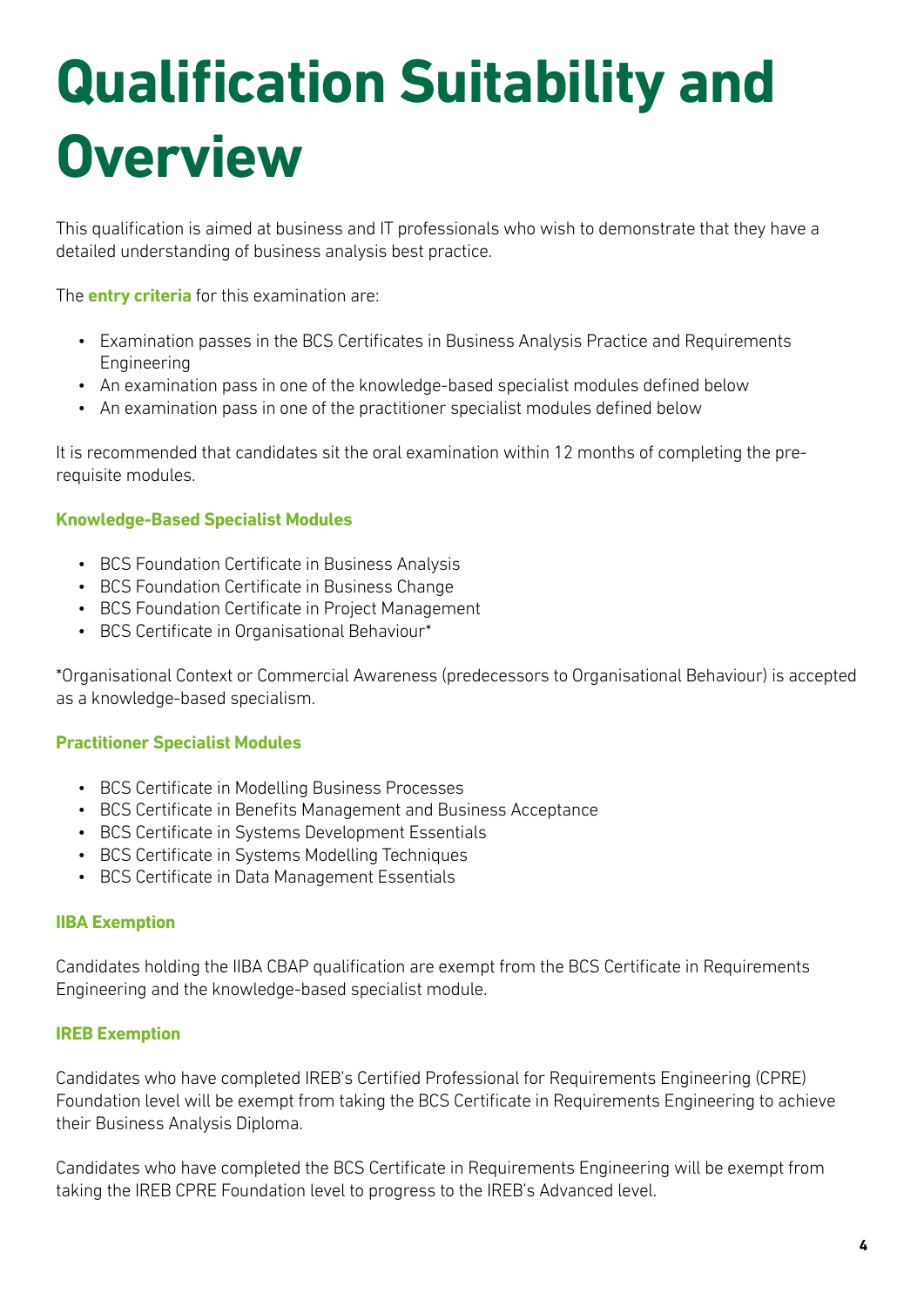## **SFIA Levels**

This award provides candidates with the level of knowledge highlighted within the table, enabling candidates to develop the skills to operate successfully at the levels of responsibility indicated.

| <b>Level</b>   | <b>Levels of Knowledge</b> | <b>Levels of Skill and Responsibility (SFIA)</b> |
|----------------|----------------------------|--------------------------------------------------|
| K7             |                            | Set strategy, inspire and mobilise               |
| K6             | Evaluate                   | Initiate and influence                           |
| K <sub>5</sub> | <b>Synthesise</b>          | <b>Ensure and advise</b>                         |
| K4             | <b>Analyse</b>             | <b>Enable</b>                                    |
| K3             | <b>Apply</b>               | <b>Apply</b>                                     |
| K <sub>2</sub> | <b>Understand</b>          | <b>Assist</b>                                    |
| K <sub>1</sub> | <b>Remember</b>            | <b>Follow</b>                                    |
|                |                            |                                                  |

The knowledge levels that apply to this syllabus are K2 – K5, which means that examination questions will test the candidate's understanding of the relevant syllabus topics at these levels only. Example questions for each level are provided below.

## **Level Sample Question**

- K2 What is the purpose of producing a business case before initiating a project?
- K3 In the scenario just described, how would you organise a workshop to identify the solution requirements?
- K4/5 If you were at the start of a new business analysis assignment to help improve the effectiveness of a particular business area, what would you do first?

## **SFIA Plus**

This syllabus has been linked to the SFIA knowledge skills and behaviours required at level 5 for an individual working in business situation analysis.

## **KSB05**

Keeping organisational objectives and strategies in mind, and ensuring courses of action are aligned with the strategic context.

## **KSC04**

Expert in applying techniques that help investigating, analysing, modelling and recording a business area or system of interest.

## **KSC38**

Familiar with the business environment relating to own sphere of work (own organisation and/ or closely associated organisations, such as customers, suppliers, partners and competitors), in particular those aspects of the business that the specialism is to support (i.e. localised organisational awareness from a technical perspective).

## **KSD01**

Proficient in methods, tools and techniques to analyse and optimise processes in order to improve the quality of a product or service.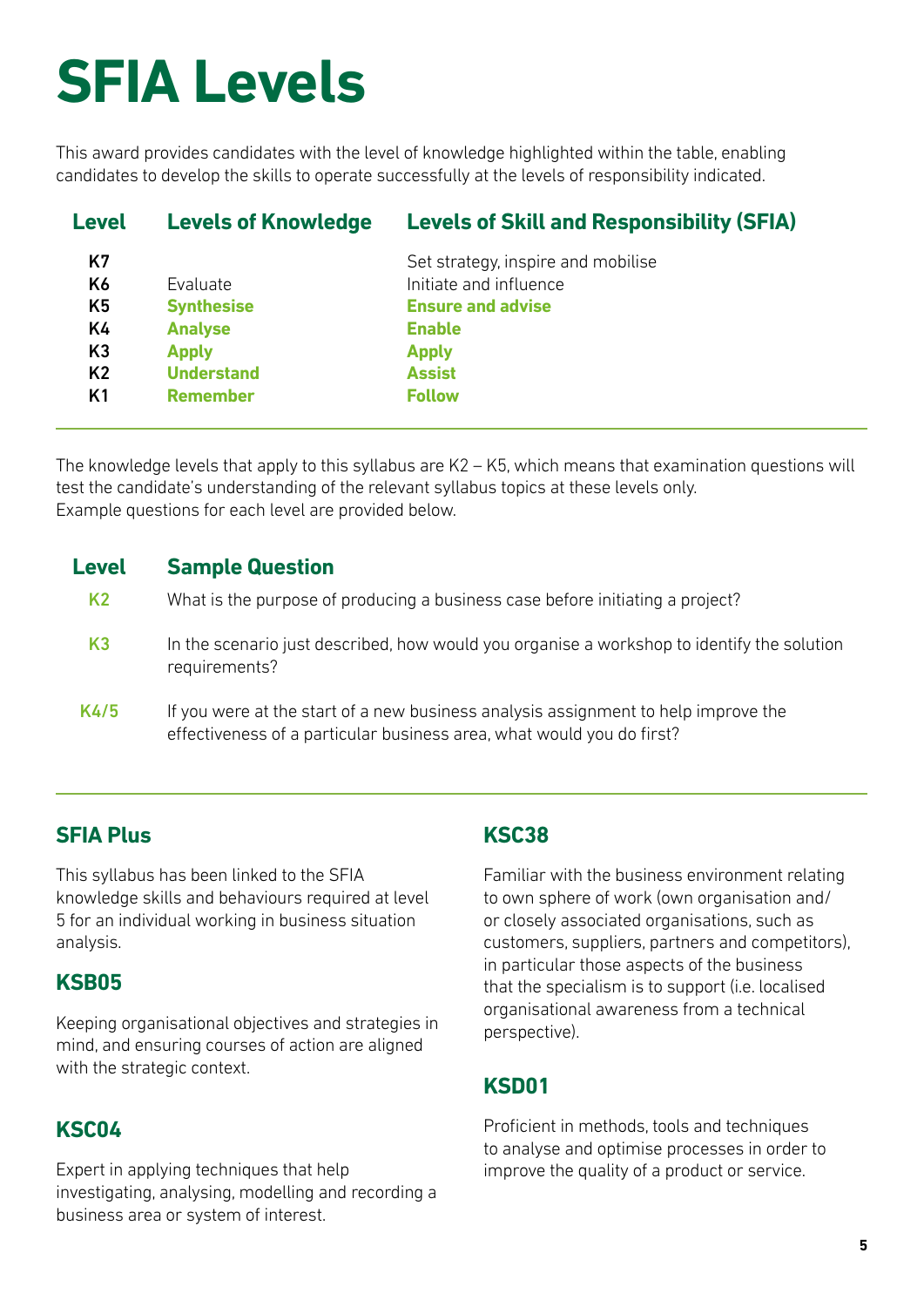## **KSD04**

Expert in the selection and application of information elicitation methods, tools and techniques that are appropriate to the information required and the sources available.

## **KSD85**

Expert in establishing relationships, analysing perspectives and managing stakeholders from a variety of backgrounds and disciplines. Adapting stakeholder engagement style to meet the needs of different audiences. The identification of key business stakeholders and an assessment of their level of power and interests, and their perspectives to inform the way(s) in which they should be considered and managed.

## **KSD07**

Familiar with organisational structures; their mission, objectives, strategies and tactics adopted by organisations; measures of performance such as critical success factors and key performance indicators; organisational cultures and cultural dimensions.

Further detail around the SFIA Levels can be found at www.bcs.org/levels.

# **RITTech Registration**

RITTech is the independent competency standard for technical professionals which recognises the vital work you do to build and maintain our digital world. By benchmarking your abilities against the professional RITTech standard, you show that you care about doing things properly, you understand your impact in the industry and you are keeping your skills up to date.

It's the difference between saying you can, and proving it. With the letters RITTech after your name and a spot on the public RITTech register, there's no better way of confirming to employers and customers that you are the best person for the job.

#### **Why register?**

- Prove you have the technical skills you say you have.
- Build your reputation as a trusted and ethical professional.
- Enjoy wider industry recognition and influence in your organisation.
- Take your role to the next level and boost your career potential.

**If you have any queries relating to RITTech registration, please contact RITTech@bcs.uk.**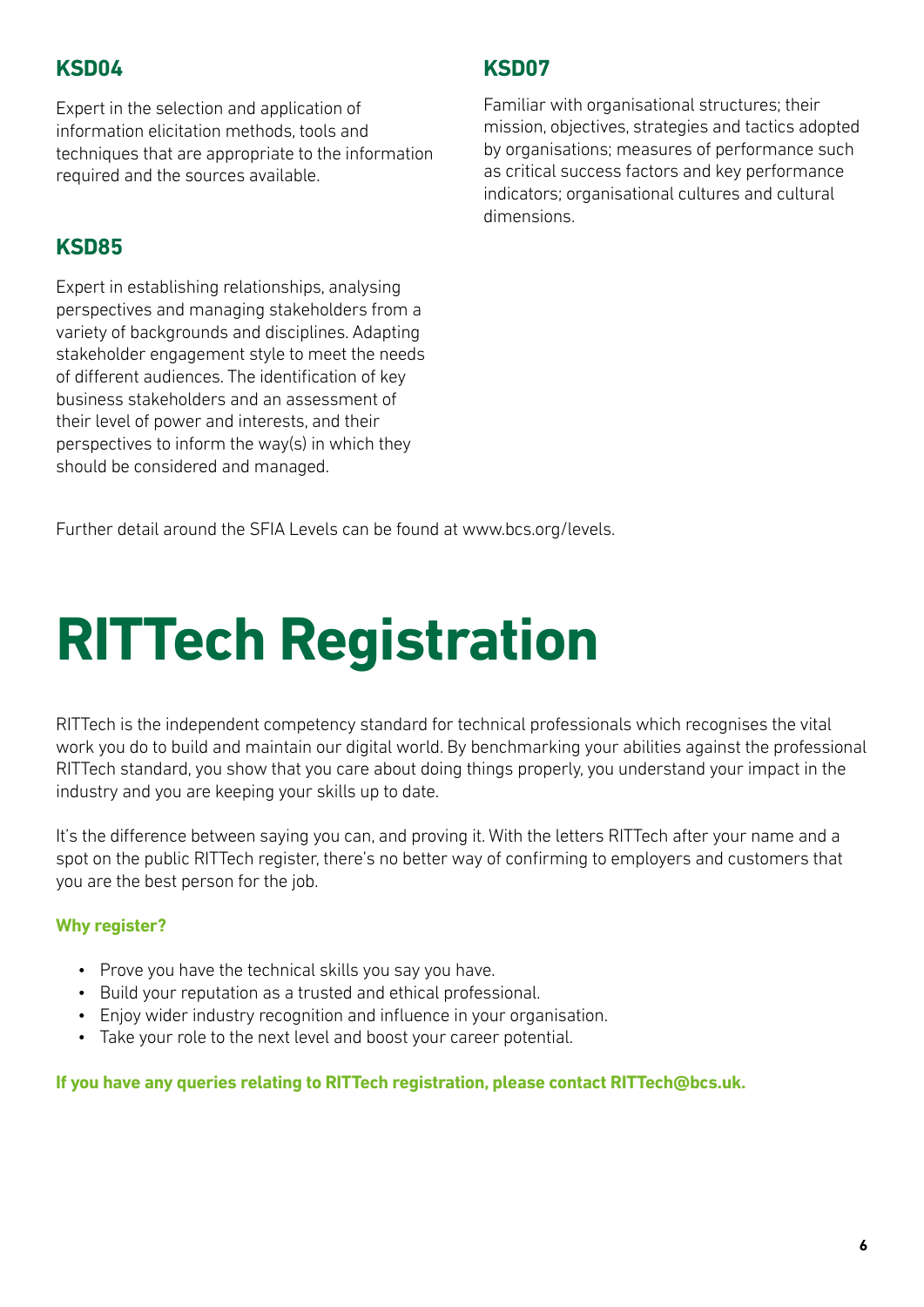# **Additional Time for Candidates Due to a Disability**

Candidates who have a disability which may impact their ability to take and pass the oral interview may be eligible for additional time. An example would be if a candidate has a speech impediment. Please advise BCS at the time of booking the oral examination.

Where candidates have been granted extra time during the oral examination, BCS will try to allocate the final interview slot of the day so that there are fewer time restrictions. Please inform BCS as early as possible so that the best time slot can be allocated. In exceptional circumstances, it may be possible to allow written responses to the interview questions.

## **Structure of the Examination**

The examination is conducted by two oral examiners and lasts for 50 minutes. Candidates are not allowed to take any written material into the oral examination. The questions are concerned with the application of the business analysis techniques and approaches defined in this syllabus and the practitioner specialist module syllabus nominated by the candidate.

# **Objectives of the Oral Examination**

The objectives of this oral examination are:

- To assess the candidate's level of knowledge of the business analysis topics defined in this syllabus.
- To assess the candidate's ability to apply the business analysis techniques defined in this syllabus to given situations or contexts.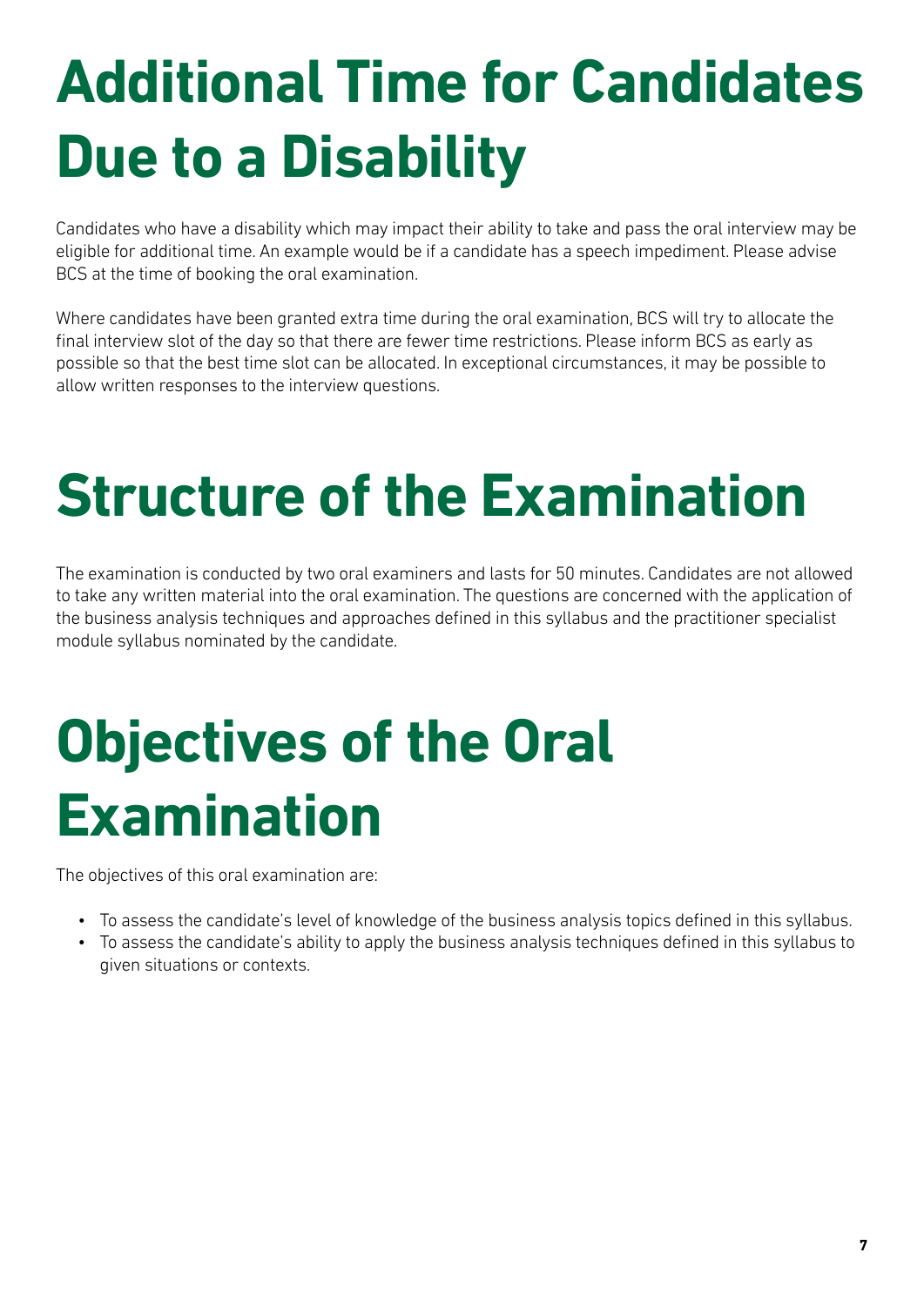## **Syllabus**

While the syllabus is expressed in terms of separate sections, as this is an oral examination, candidates should expect:

- To be questioned on the sections described.
- To be asked to apply techniques to situations that may be described.
- To link techniques from different sections of the syllabus together where relevant. Questions will follow a natural conversational flow and not be bound by the sequence of the syllabus.

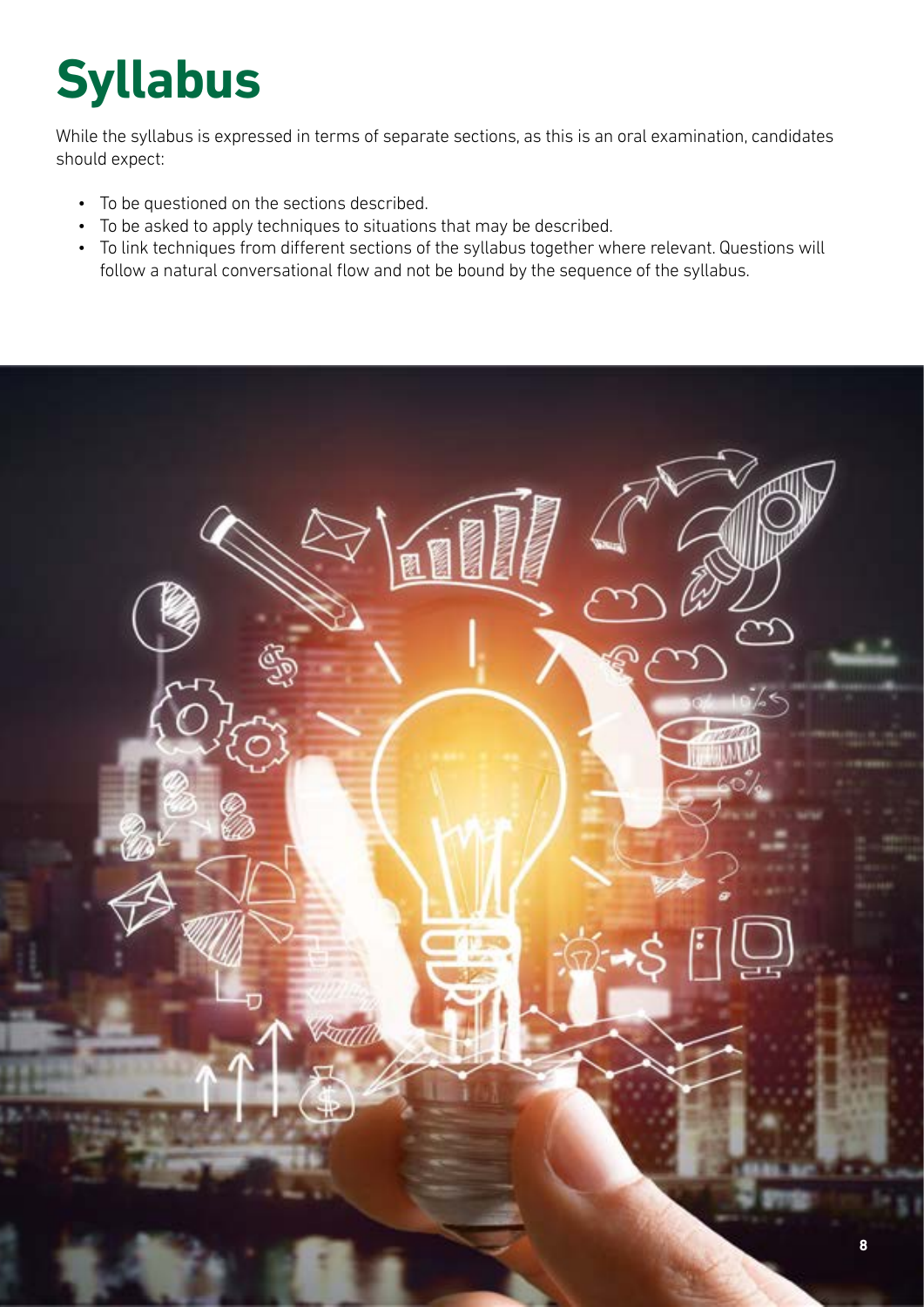## **1. The Business Context (K Level 4/5)**

**1.1** The rationale for business analysis.

Explain the rationale for business analysis.

## **Indicative content**

### **Guidance**

- a. Why is business analysis important?
- b. What benefits can business analysis offer organisations?

Understanding of the full breadth of the role of a business analyst from strategic context and definition to detailed changes to screens or components of IT systems.

Candidates should be able to explain how the services offered under the Business Analysis Service Framework allow organisations to generate better questions, answers and options for the problems and opportunities that they face at all levels.

**1.2** The holistic view of a business system.

Explain the holistic view of a business system and describe its application.

## **Indicative content**

- **Guidance**
- a. The importance of taking a holistic view.
- b. Aspects of a holistic view:
	- i. People.
	- ii. Process.
	- iii. Organisation.
	- iv. Information and Technology.

Understanding of the benefits of using a holistic view and the issues that may arise if that holistic view is not taken. The interactions between the elements of the holistic view are able to describe the potential impacts of change and potential issues within organisations.

Understanding that information and technology, while related and often intertwined in modern organisations, are separate elements that deliver the information an organisation needs to make decisions and operate, and the communication mechanisms to get the information to the people in the organisation who need it to be able to make the best use of it.



Figure 1 - The POPIT model showing the views of a business system Business Analysis (4th Edition) © Assist Knowledge Development Ltd.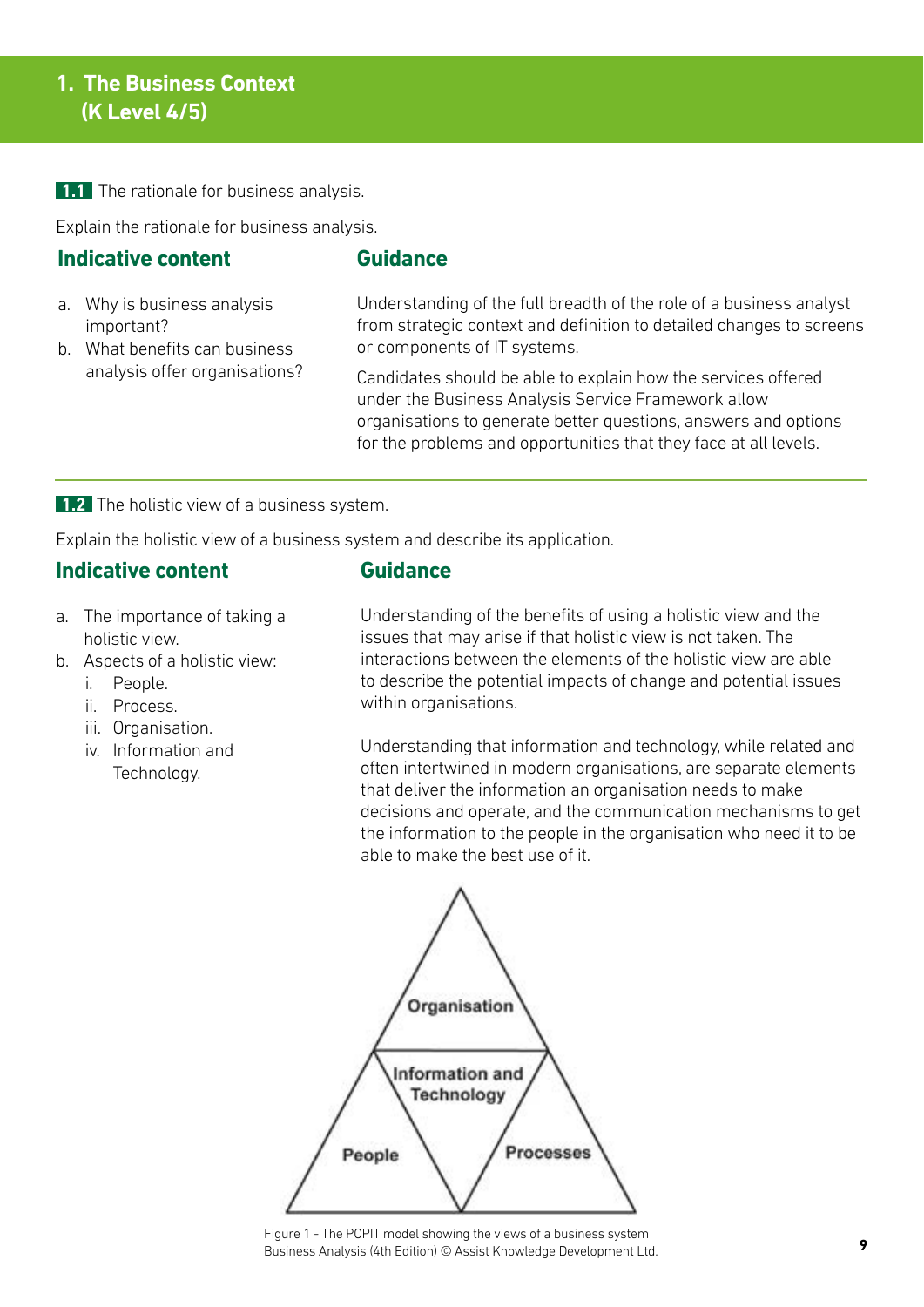## **1.3** Competencies of a business analyst.

Apply the competencies of a business analyst.

## **Indicative content**

#### **Guidance**

- a. Business domain knowledge.
- b. Personal qualities.
- c. Professional techniques.

An understanding of the groups of competencies of the business analyst role, and why they are all relevant to the delivery of business analysis services. Candidates will be expected to know what these areas are and why they are important to the role.

#### **1.4** Professionalism in business analysis.

Demonstrate professionalism in business analysis.

#### **Indicative content**

#### **Guidance**

- a. The role of BCS in professional development of business analysts.
- b. The importance of a code of conduct/professional standards.

An understanding that, while not a profession in the legal sense of the word, business analysis has many attributes of a profession (a professional body, standards, qualifications, etc).

An understanding of the existence of a professional code of conduct that is embedded in this qualification and the implications of its existence on the conduct of professional business analysts as a result.

#### **1.5** Business environment analysis.

Demonstrate the application of business environment analysis.

## **Indicative content**

- a. One technique to analyse the influences from the external business environment.
- b. One technique to analyse the capability of the internal business environment.

## **Guidance**

#### **External environment**

Apply a recognised technique to explain why and how the external business environment is important. Some examples of techniques are:

- a. Porter's Five Forces Threat of new entrants, bargaining power of suppliers, bargaining powers of buyers, threat of substitute products and industry competitors.
- b. PESTLE Political, Economic, Socio-cultural, Technological, Legal and Environmental factors.

#### **Internal environment**

Use a recognised technique to explain why the internal business environment is important. Some examples of techniques are:

- a. VMOST Vision, Mission, Objectives, Strategy and Tactics.
- b. Resource audit Can be applied by considering and analysing resource types – Physical, Financial, Human, Know-how and Reputation. These techniques may be applied to analyse the strengths and weaknesses which exist internally in an organisation.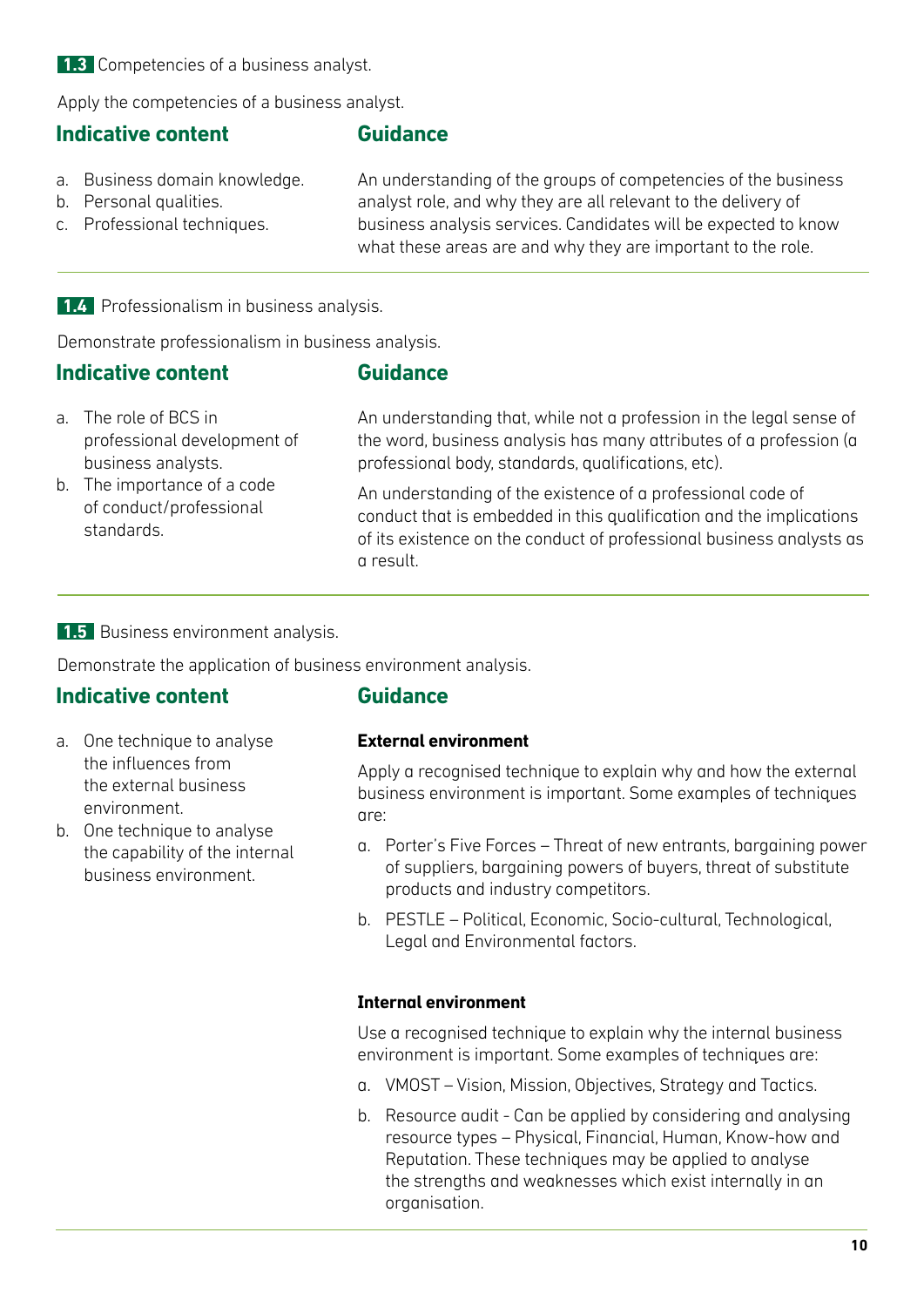### **1.6** SWOT analysis.

Demonstrate understanding of the application of SWOT analysis from the analysis of the organisational environment.

## **Indicative content**

- a. Links to the internal business environment analysis (strengths and weaknesses).
- b. Links to the external business environment analysis (opportunities and threats).
- c. Using the SWOT analysis.

## **Guidance**

A SWOT analysis is used to analyse the current state of both the internal and external organisational environment. Identifying the strengths, weaknesses, opportunities and threats which exist in an organisation, helps the analyst to understand the strategic context around their activity. Strengths and weaknesses are found internally in an organisation, opportunities and threats are from the external environment.

Candidates should expect to be asked to discuss the use of a SWOT analysis to define how and what a given piece of work will be looking to address or consider.

#### **1.7** Business performance measurement.

Explain the rationale for, and apply, business performance measurement techniques.

**Guidance**

## **Indicative content**

- 
- a. Critical Success Factors (CSFs).
- b. Key Performance Indicators (KPIs).
- c. Performance targets.
- d. The link between CSFs, KPIs and performance targets.
- e. The Balanced Scorecard.

Performance measurement tools are used to establish how an organisation is performing in its current state, against the organisation's objectives and strategy.

Balanced Scorecard (Balanced Business Scorecard - BSC) is made up of four performance areas - financial, internal business process, learning and growth and customer.

Candidates will be expected to understand how to apply the techniques and where the information they contain is obtained from and used, both in the organisation and in other techniques and models.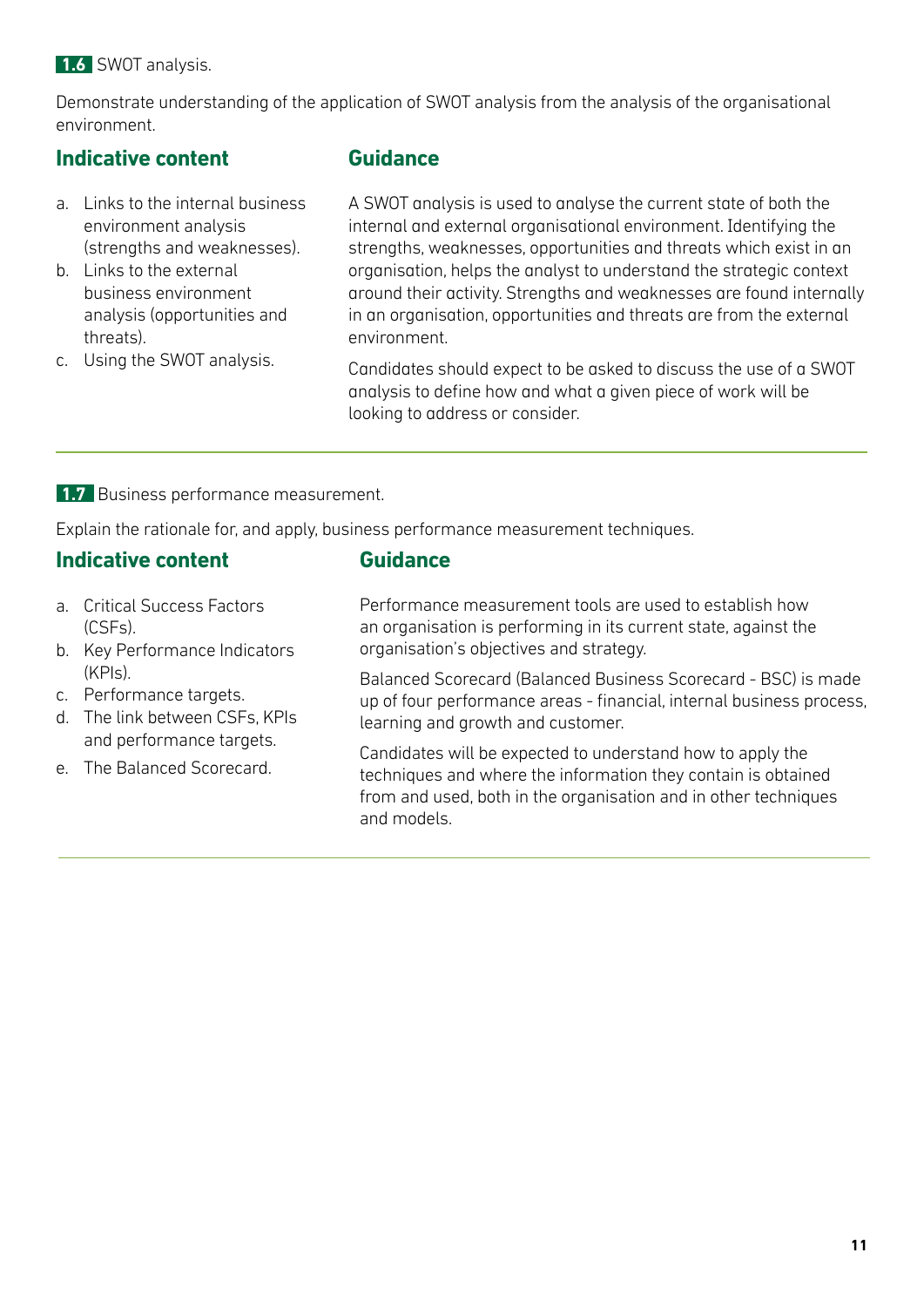**1.8** Business analysis within the lifecycle for business change.

Use business analysis within the lifecycle for business change.

## **Indicative content**

#### **Guidance**

- a. Stages of the lifecycle:
	- i. Alignment.
	- ii. Definition.
	- iii. Design.
	- iv. Implementation: the emotional curve and organisational culture.
	- v. Realisation.
- b. Key differences between linear and iterative solution delivery approaches.

Understand the relevance and use of the below Business Change Lifecycle in planning, delivering and measuring the benefits of a change.

Demonstrate an understanding of the differences between linear and iterative approaches and the ability to appropriately select an approach in different circumstances. There are compelling circumstances for both approaches to be used.

The importance of considering this as a 'direction' of travel and not a 'hard and fast' set of stages that are to be followed.



Figure 2 - Business Change Lifecycle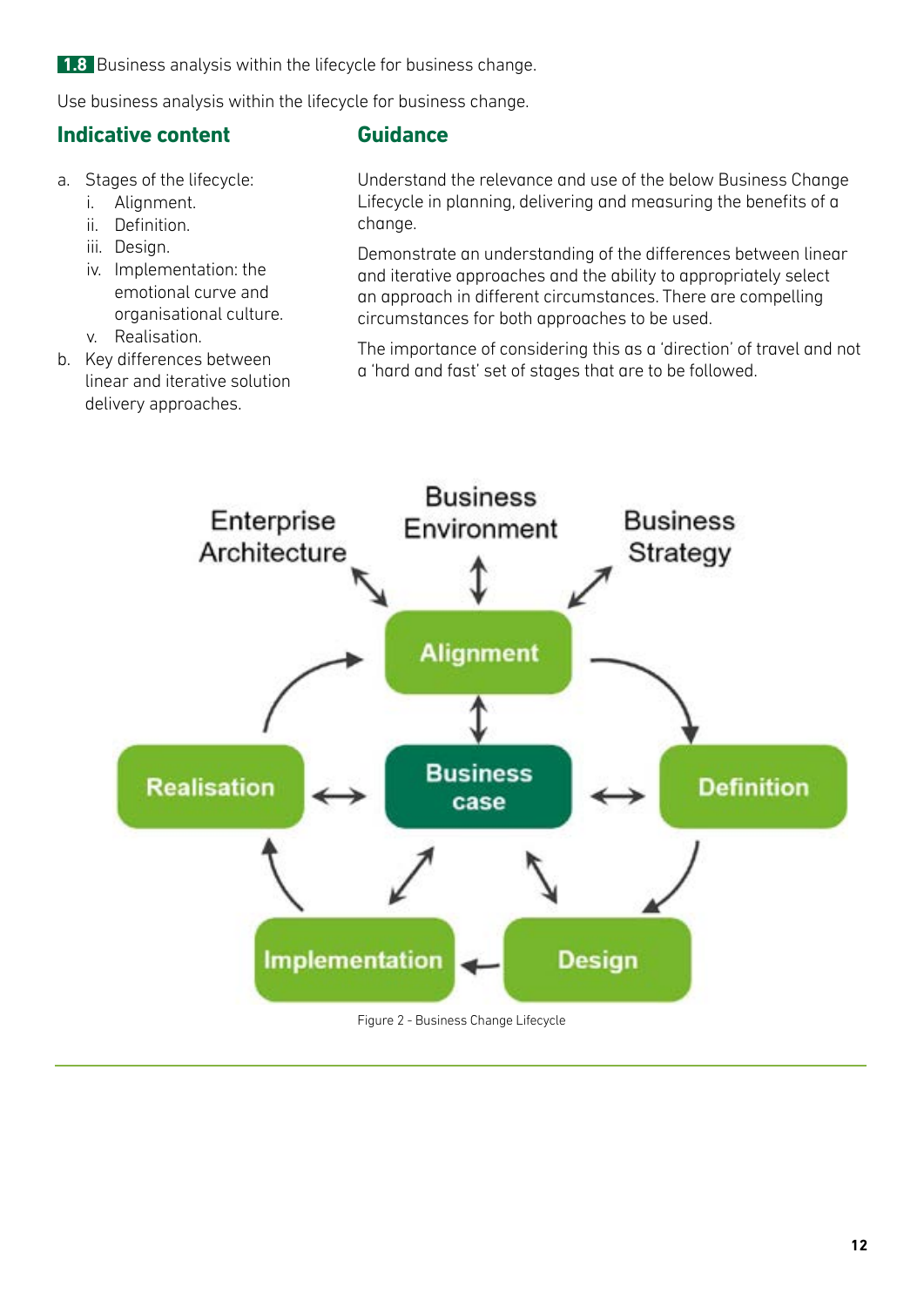## **2. Business Analysis Techniques (K Level 4/5)**

**2.1** Investigating and documenting business situations.

Select and apply the appropriate investigation techniques, document business situations and demonstrate an understanding of the relative strengths and weaknesses of the selection made.

## **Indicative content**

- a. Investigating and documenting business situations.
- b. Investigation techniques:
	- i. Interviews.
	- ii. Workshops.
	- iii. Observation.
	- iv. Document analysis.
	- v. Scenario analysis.
	- vi. Surveys/questionnaires.
- c. Advantages and disadvantages of the techniques.
- d. Applying the techniques to different business situations.
- e. Applying techniques used to document existing business situations:
	- i. Customer journey maps.
	- ii. Rich pictures.
	- iii. Mind maps.

### **Guidance**

All investigation techniques can be classed as either quantitative or qualitative. Candidates should recognise when a situation requires either or both types of technique and from this be able to select and be able to apply techniques most suitable to a given circumstance.

Note - the technique to document a business situation must provide a means of representing the various aspects of the existing business situation, not just one view. For example, an 'As-is' business process model may be a supplementary technique but would not provide sufficient information to document the entire business situation.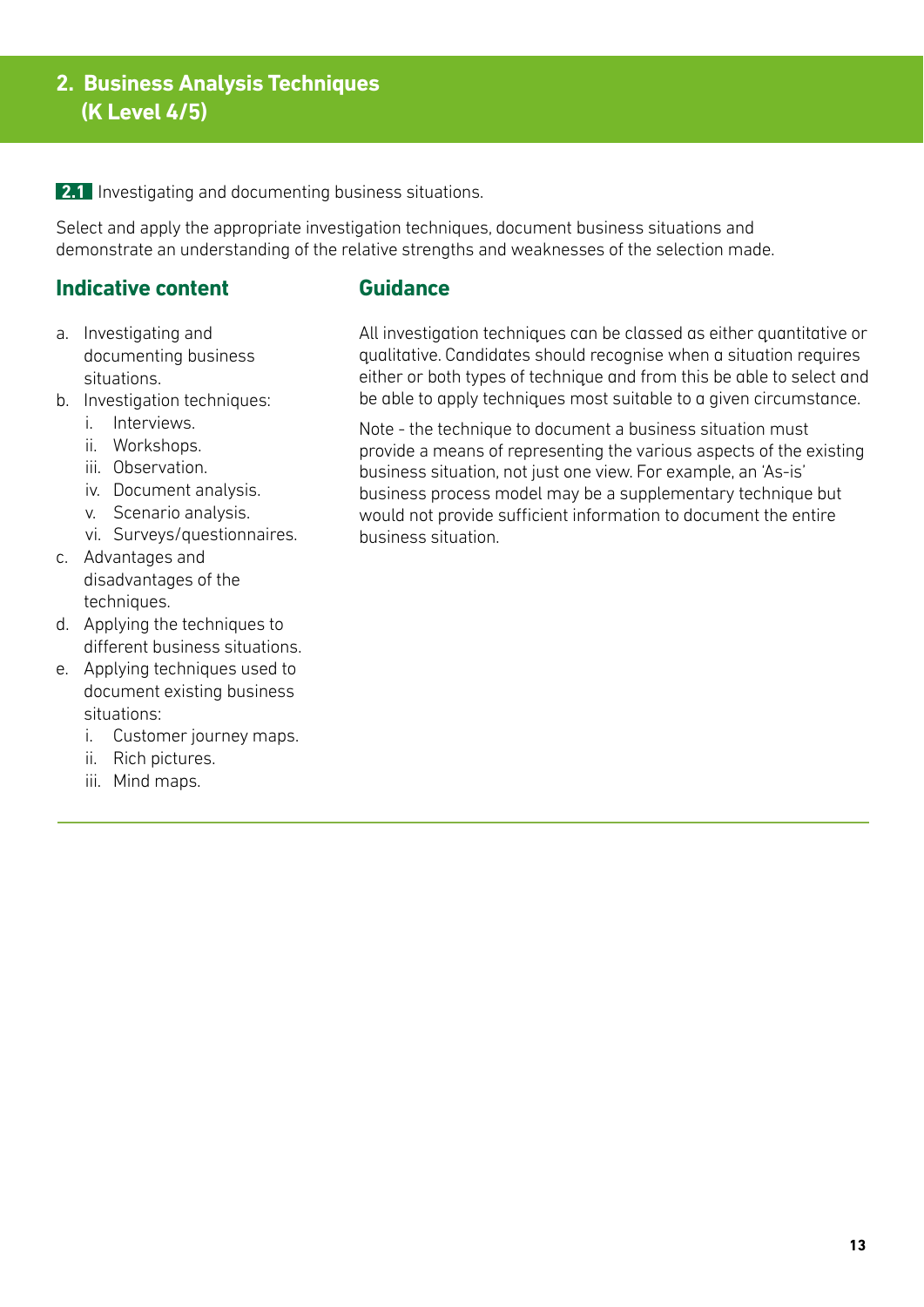**2.2** Stakeholder analysis.

Apply an understanding of stakeholder analysis.

## **Indicative content**

- a. Techniques used to identify stakeholders.
- b. Categories of stakeholder:
	- i. Business stakeholders project sponsor, business managers, end-users, subject matter (domain) expert.
	- ii. External stakeholders – customers, suppliers, regulators.
- c. One technique to analyse and prioritise stakeholders.
- d. Strategies for ongoing stakeholder communication and management.
- e. Rationale for understanding stakeholder perspectives.
- f. One technique to analyse a stakeholder perspective.
- g. Approach to resolving conflicts in stakeholder perspective.
- h. Use of a RACI matrix in stakeholder management.

## **Guidance**

A business analyst can provide value by supporting business change through effective and sustainable stakeholder collaboration, communication, and effective stakeholder relationship management.

Stakeholder engagement also comprises of other key skills that are becoming increasingly important in modern workplaces and will continue to be a part of future ways of working. In particular, collaboration, emotional intelligence and cultural awareness.

The candidate will be asked to apply their understanding of stakeholder analysis and perspectives to situations that may occur in practice.

#### **2.3** Modelling business activities.

Apply an understanding of modelling business activities.

## **Indicative content**

## **Guidance**

- a. Rationale for modelling a conceptual view of activities for a specific perspective.
- b. A technique to model a conceptual view of business activities:
	- i. Types of activities.
	- ii. Dependencies between activities.
- c. Relationship between the business perspective and the corresponding business activities.

A conceptual view of business activities are created with the objective to create a single consensus model which all stakeholders find agreeable. This model is a view of what the business activities *should* look like, representing neither the 'As-is' or 'To-be' views.

Candidates will be asked to apply their knowledge of Conceptual Modelling and may be asked to suggest approaches and insight to a situation that could be faced in an organisation. An example that might be used is to take the Transformation elements in a stakeholder perspective modelled in a CATWOE and 'draw' them into the Doing activities in a Business Activity Model.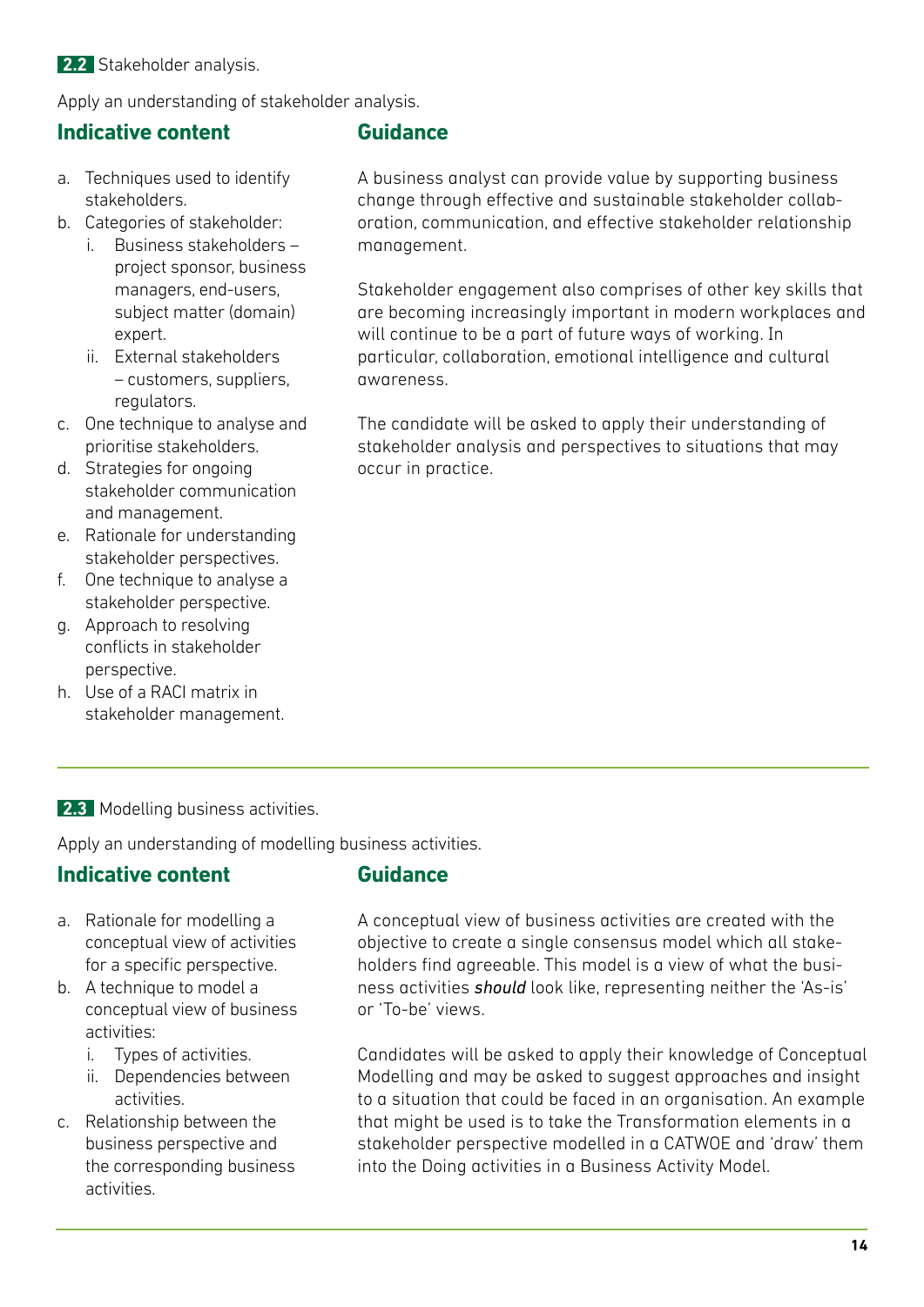Analyse business events.

## **Indicative content**

- a. Types of business event:
	- i. External.
	- ii. Internal.
	- iii. Time-based.
- b. Rationale for analysing business events.

## **Guidance**

There are three types of events which should be recorded, including internal (things which happen inside the business), external (things which happen outside of the business) and time-based (events which occur with advance warning or regular frequency). Candidates will be expected to demonstrate an understanding of why this is important, distinguish between events and be able to identify them from situations that may be present in an organisation.

## **2.5** Business rules.

Explain the different types of business rules and how they should be documented and used.

## **Indicative content**

- a. Types of business rule:
	- i. Constraints on the organisation, including external legal and regulatory constraints.
	- ii. Internal policies.
	- iii. Internal procedures.
- b. Relevance of business rules to business process and system process modelling.

## **Guidance**

Business rules are created when organisations decide a course of action in response to a given event and should be pre-determined and measured by the organisation. This will be 'the' way of reacting to the event mandated within the organisation. These need to be documented to ensure that their existence is commonly understood. They also need to be measured and audited to evidence that the correct rule is being applied. This frequently requires business systems to use and monitor these rules.

Candidates will be expected to be able to explain how the rules come about, the types of reasons why rules may be needed, and the ability of the business analyst role to challenge the different types of rule.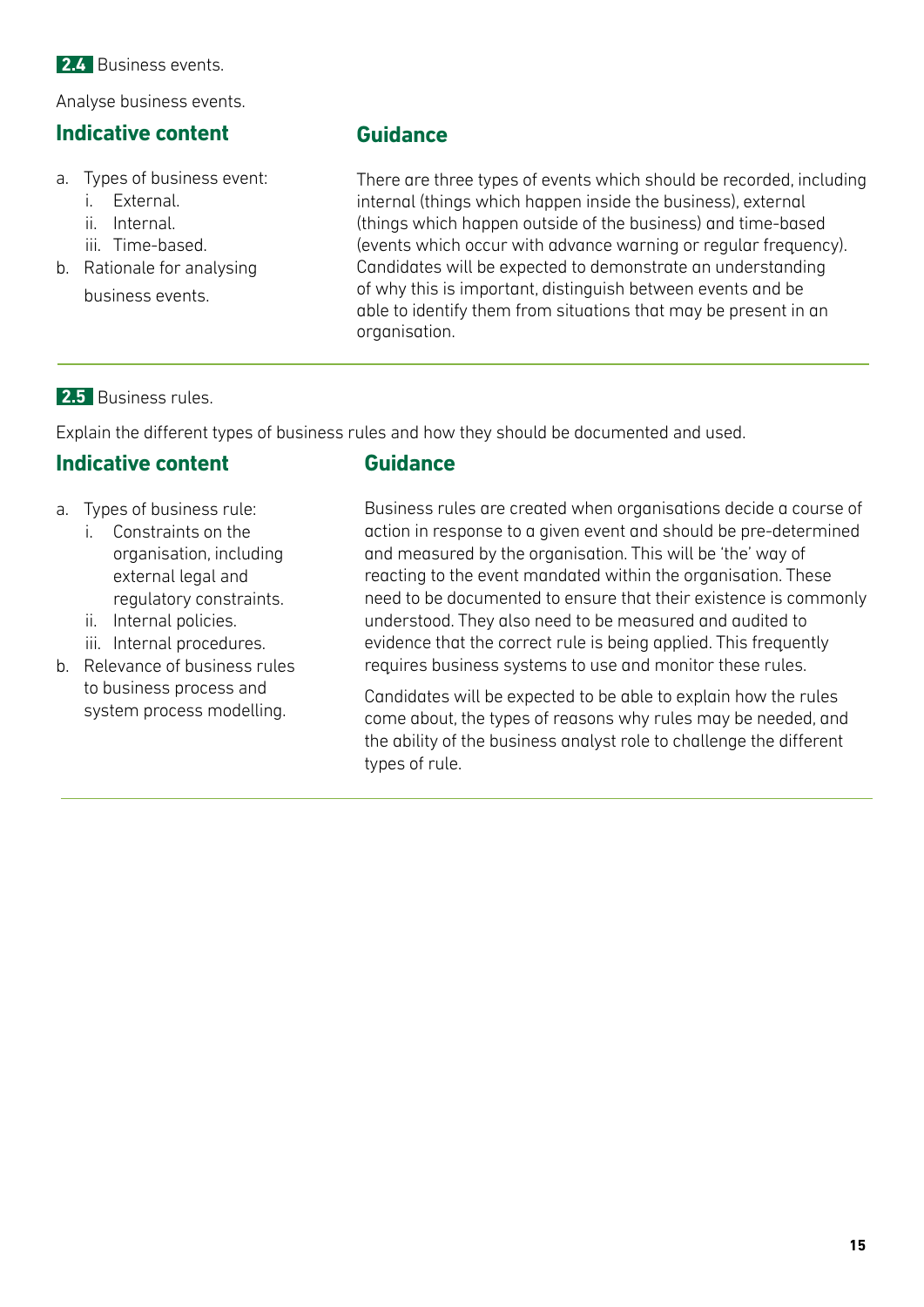**2.6** Gap analysis.

Explain and use gap analysis processes and techniques.

## **Indicative content**

- a. The process for gap analysis.
- b. Techniques used in gap analysis:
	- i. To represent the existing business situation.
	- ii. To represent the desired business situation.
	- iii. To analyse areas of activity.
	- iv. To identify potential actions for business improvement.
- c. Identifying actions and options for business change.
- d. Use of Divergent and Convergent Thinking in the delivery of the 'To-be' environment.

## **Guidance**

Gap analysis is used to identify differences between the current and target state, by comparing relevant tools and models. Where gaps are identified, the analyst should be able to discuss options to address different types of gaps.

Candidates should be able to explain how Divergent and Convergent Thinking, among other approaches, can discover, define, develop and deliver the possible solutions to the organisation's needs in given situations.

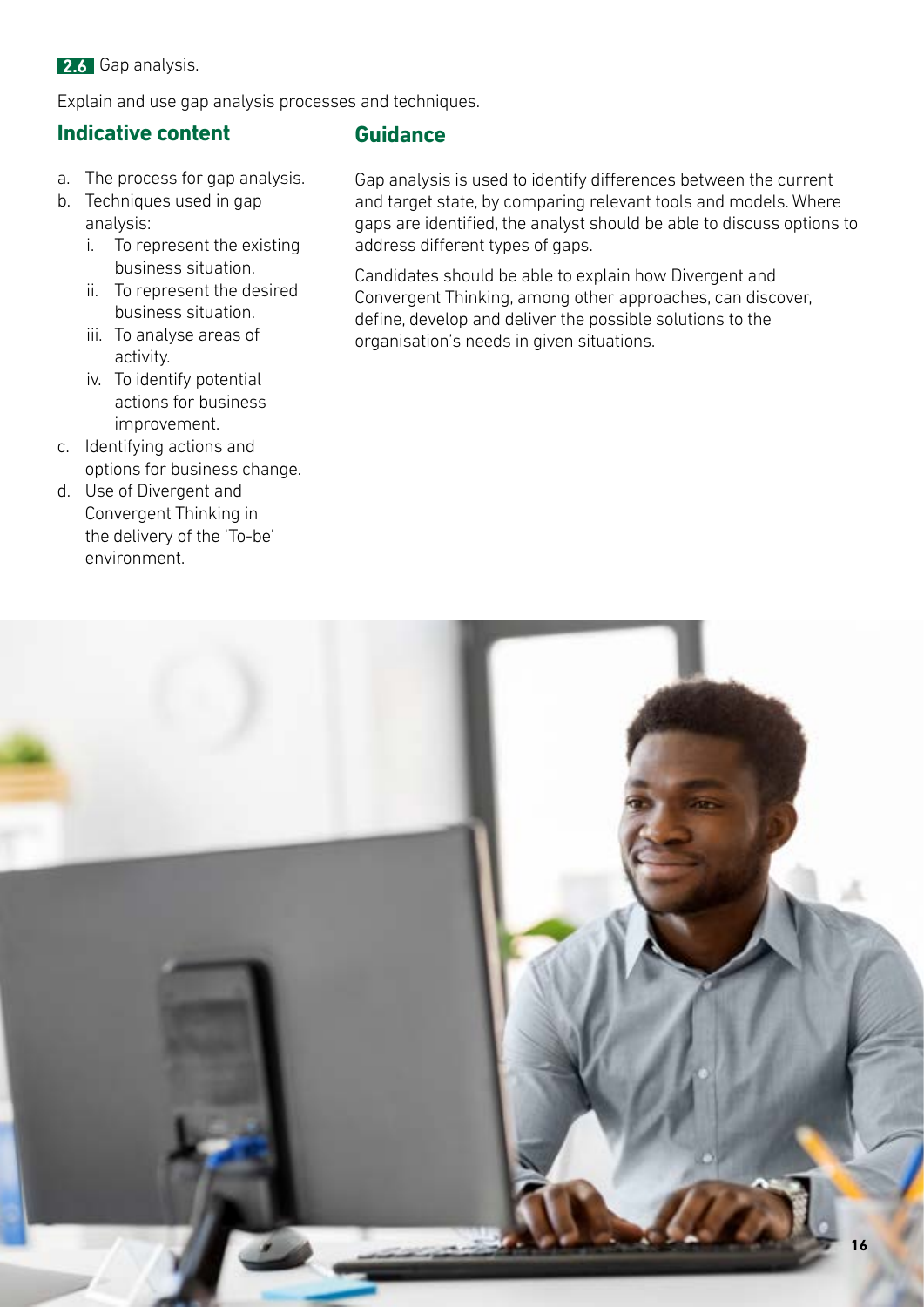## **3. Business Case Development (K Level 4/5)**

**3.1** Rationale for making a business case.

Explain the rationale for making a business case.

## **Indicative content**

## **Guidance**

a. The rationale for a business case in the context of an organisation's needs.

A business case is created only after investigation into potential solutions has taken place, but before any commitment is made to a solution. The purpose of a business case is to present multiple courses of action to a decision maker and make recommendations. The candidate will be asked to explain why a business case is required in response to an organisation's needs.

**3.2** Contents of a business case.

Explain the contents of a business case.

## **Indicative content**

- a. Background description.
- b. Options and their descriptions (see 3.3).
- c. Costs:
	- i. Areas of cost.
	- ii. Tangible and intangible costs.
- c. Benefits:
	- i. Areas of business benefit.
	- ii. Tangible and intangible benefits.
- e. Cost/benefit analysis using investment appraisal techniques (see 3.5).
- f. Risks:
	- i. Areas of risk.
	- ii. Types of risk.
	- iii. Risk analysis (see 3.6).
- g. Impacts (see 3.7).
- h. Recommendations the preferred option.

#### **Guidance**

A business case should contain each of these elements, providing decision makers with enough detail to agree or disagree with the proposed recommendations. Candidates can expect to be examined on this list of contents and the type of information included in each section.

Candidates will be asked to discuss other factors that might need to be present in a business case as and when conditions demand.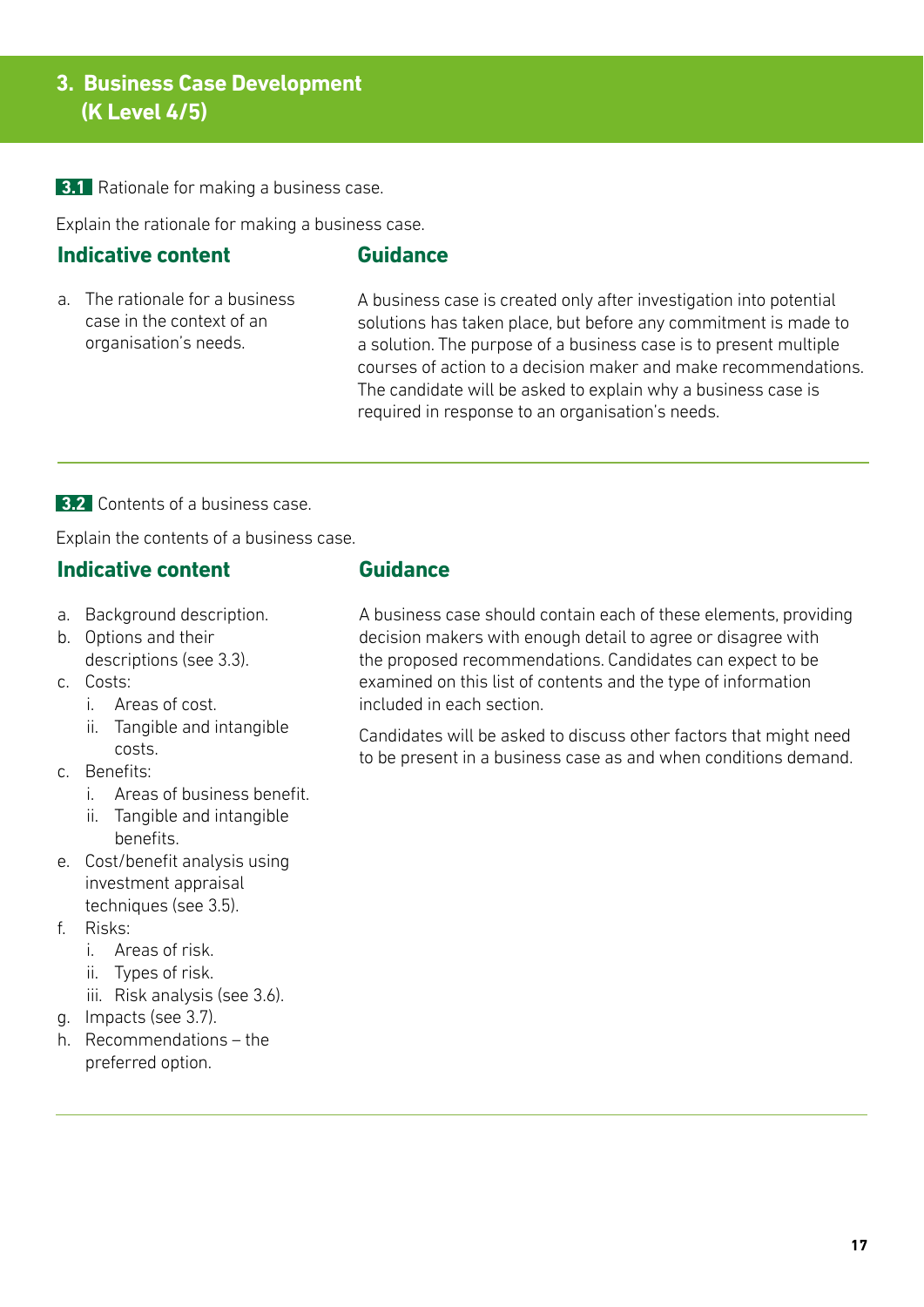## **3.3** Options.

Define and interpret the options within a business case.

## **Indicative content**

- a. Defining a range of options.
- b. The 'do nothing' option.
- c. Perspectives to evaluate feasibility: business, technical and financial.

### **Guidance**

The essence of a business case are the options it provides and the imperative of the solution that needs to be selected positively and committed to by stakeholders.

The range of options presented must all be feasible within the definition for this organisation at this time. The 'do nothing' option is critical, not only because it might present the best alternative available, but because it offers a comparison of what might happen with no change (which might be catastrophic) against which the other options can be compared.

Candidates will be required to understand how this might impact the options chosen and how stakeholders might react to the options, including where the change might be enforced or regulatory in nature.

#### **3.4** The financial case.

Explain the rationale for a financial case.

#### **Indicative content**

a. Rationale for making the financial case.

Every business case should have a financial case. This provides the organisation with a vital tool in assessing the best course of action. Candidates will be expected to apply this to situations an organisation may encounter and understand what choices an organisation can make in the situation.

#### **3.5** Investment appraisal techniques.

Demonstrate understanding of the need for, and selection of, investment appraisal techniques in a business case.

## **Indicative content**

- a. Rationale for different investment appraisal techniques:
	- i. Payback period or breakeven analysis.
	- ii. Discounted Cash Flow/ Net Present Value analysis.

## **Guidance**

**Guidance**

In order for a financial case to be assessed in terms of its acceptability to the organisation and to compare with alternative investments that it might make, a standard mechanism should be used to consistently provide this comparison.

Candidates will be expected to apply this knowledge to situations that may occur in organisation and explain why these appraisal techniques are used and where their limitations exist.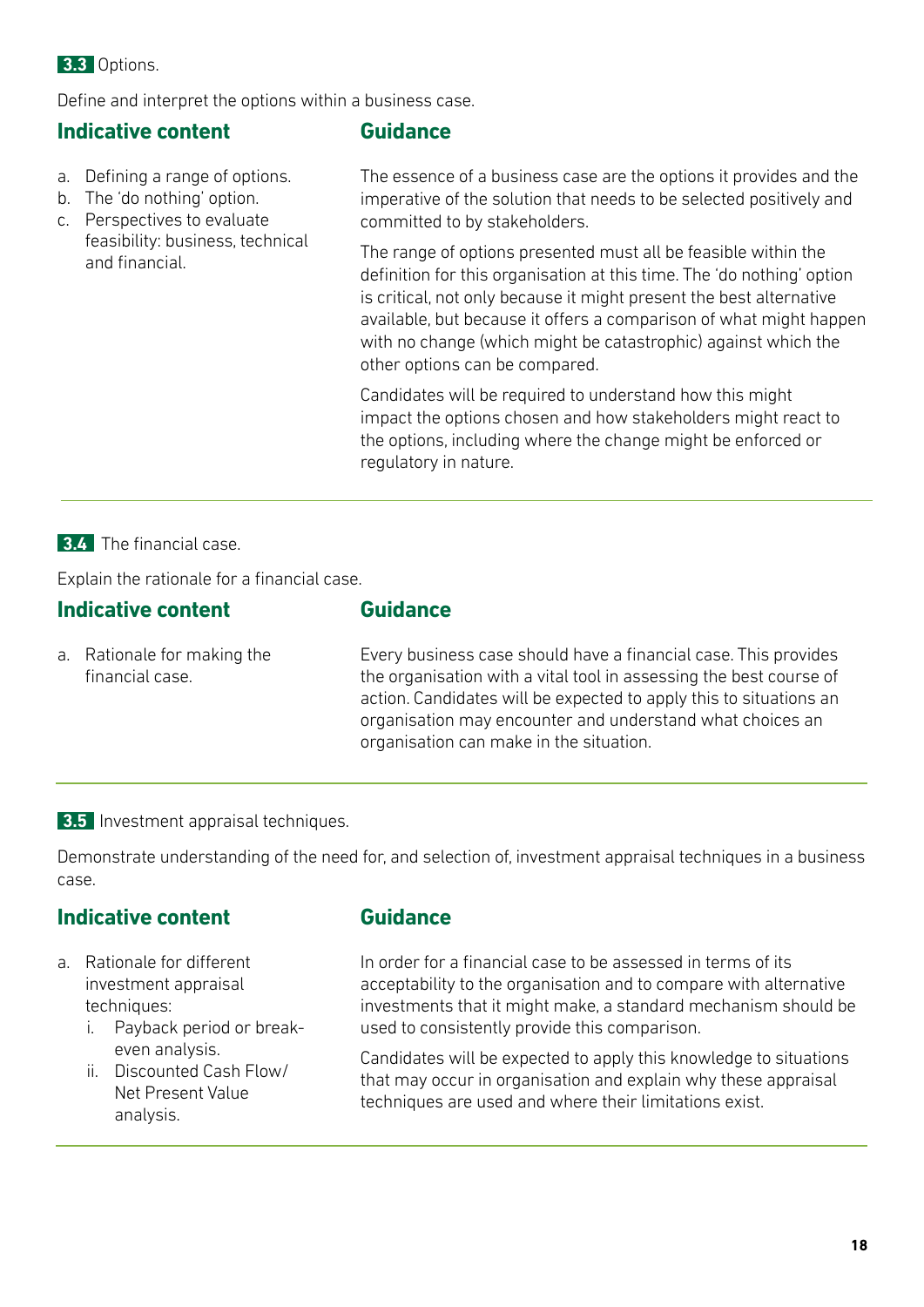#### **3.6** Risk analysis.

Apply the understanding of a risk analysis to provide insight into a business case.

### **Indicative content**

#### **Guidance**

- a. Assessing the impact of the risks.
- b. Assessing the probability of the risks.
- c. Risk management approaches:
	- i. Risk acceptance.
	- ii. Risk avoidance.
	- iii. Risk mitigation.
	- iv. Risk transfer.

Risks must be included for options presented in the business case. These risks should be analysed, and their probability, severity, counter measures and owner must be recorded as part of the risk assessment. Candidates should be able to apply this analysis to a situation and be able to suggest approaches and mechanisms to quantify and control risks.

#### **3.7** Impact analysis.

Apply the understanding of an impact analysis to provide insight into a business case.

**Guidance**

## **Indicative content**

a. Analysing the impacts on the organisation's culture and behaviour.

The business case will be looking to bring about changes in

the organisation. These changes will impact the organisation (positively and negatively). The candidate will be expected to understand the difference between an impact and a risk and the part impacts play in selecting the more advantageous option for the organisation.

#### **3.8** Lifecycle for the business case.

Demonstrate an understanding of the lifecycle for the business case.

## **Indicative content**

## **Guidance**

a. Rationale for business case reviews/gateways.

A business case is a living document, updated at many points in the project lifecycle. At specific points on any project lifecycle there is a need for a formal review of the business case. This will vary dependent upon the method of change proposed.

Candidates will be expected to understand why these updates take place, when they might be triggered and the key stages of a project that may trigger the need for a formal review of the business case.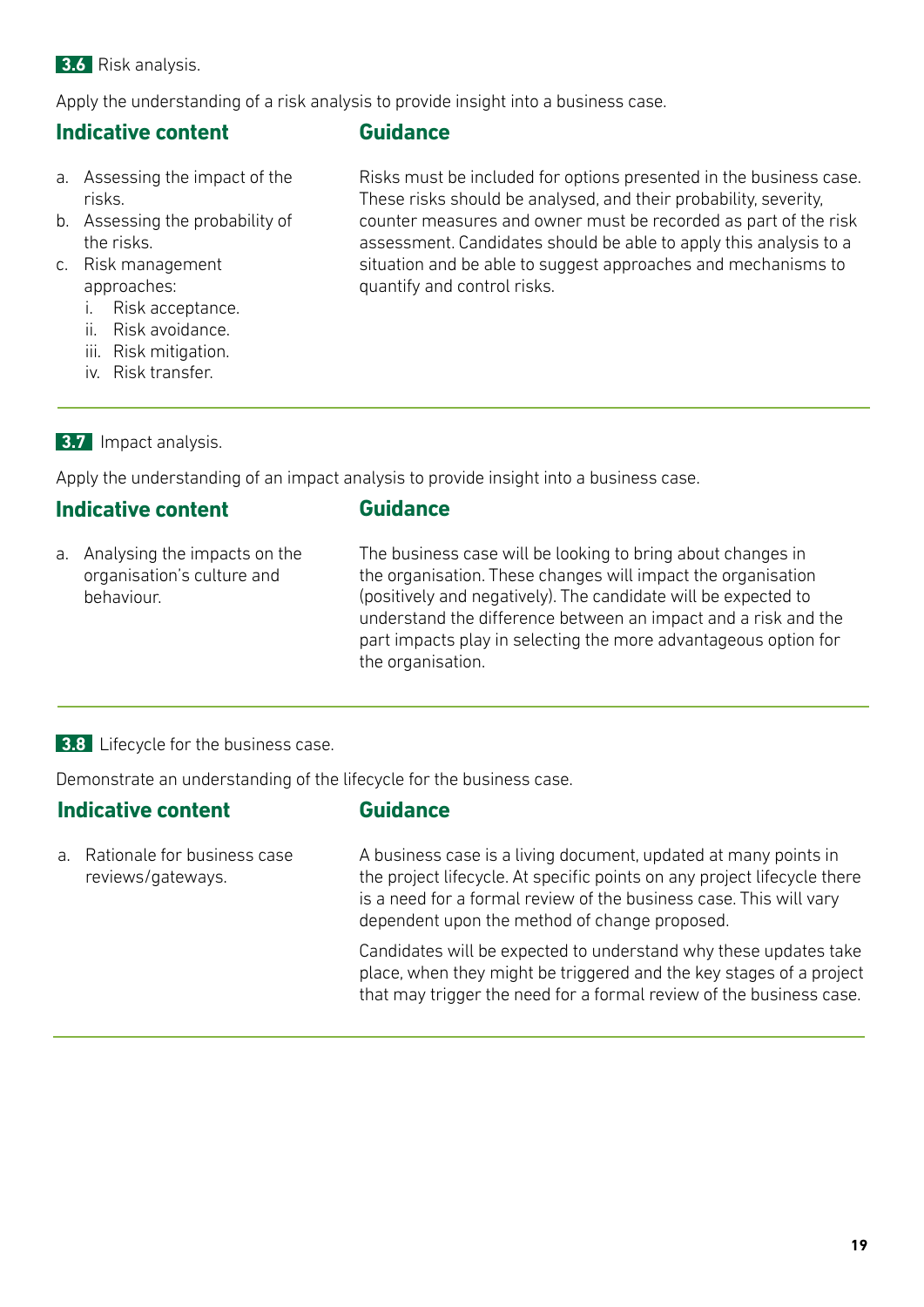## **4. Requirements Definition (K Level 4/5)**

**4.1** Requirements engineering.

Explain the Requirements Engineering Framework and apply the structure to specific given situations.

## **Indicative content**

### **Guidance**

- a. Rationale for requirements engineering.
- b. Definition of a requirement.
- c. Hierarchy of requirements.
- d. Elements of the requirements engineering approach.
- e. Requirements planning and estimating.

The Requirements Engineering Framework, as shown, demonstrates the relationship between the typical stages of the requirements engineering process. The non-linear nature of this framework should be noted, allowing for flexibility in the order of completion of these stages, and repetition as required. Note that stakeholder engagement and consultation is necessary throughout this framework.

Candidates are expected to be able to discuss the framework itself and how it can be applied to situations in organisations to effect change.

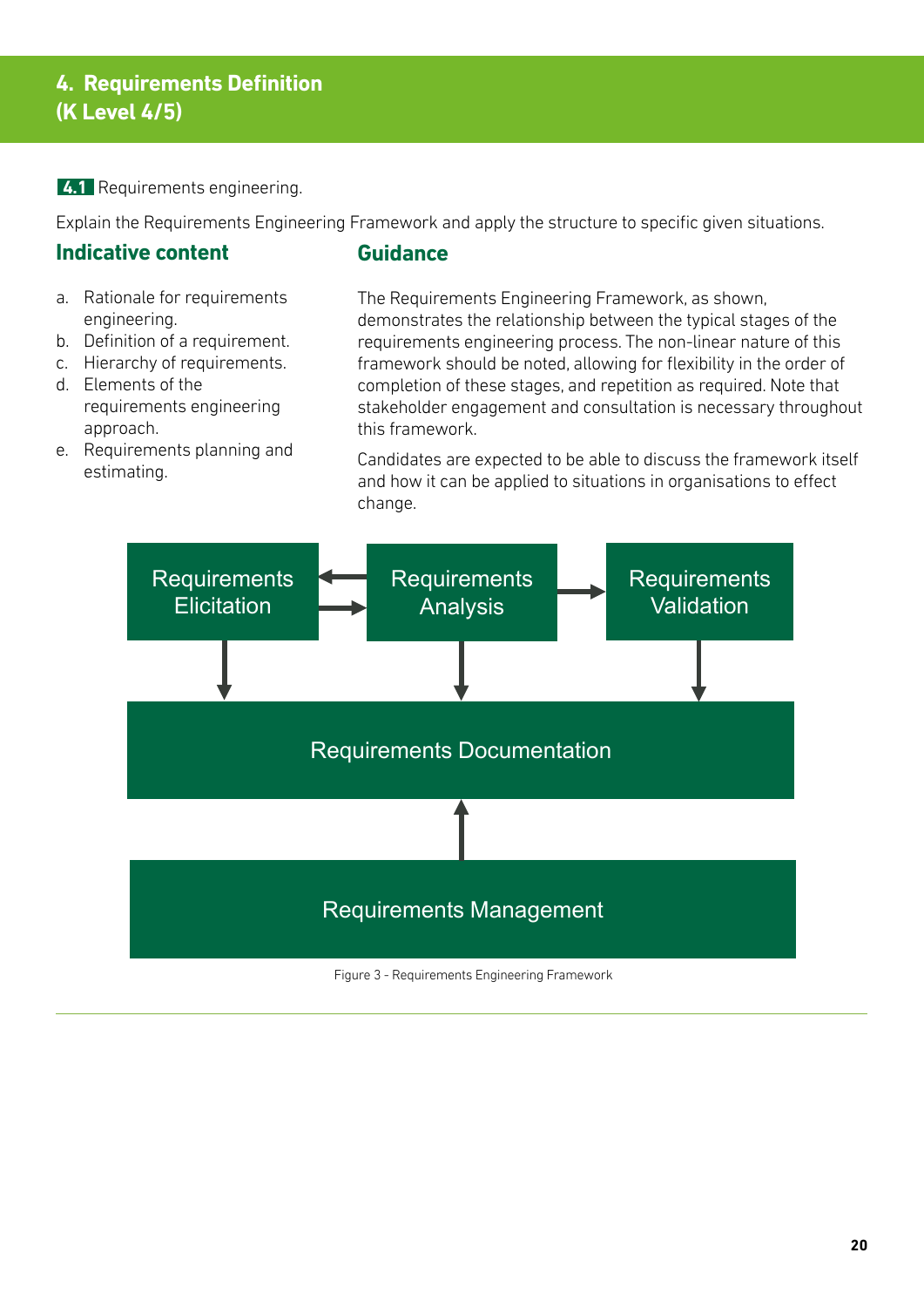**4.2** Requirements elicitation.

Apply and demonstrate appropriate selection of requirements elicitation techniques to ensure that requirements are given the best chance of being correct and complete.

## **Indicative content**

- a. Techniques to elicit requirements (see list of techniques in 2.1).
- b. Applying the techniques when eliciting requirements in both linear and iterative approaches.
- c. Knowledge types:
	- i. Tacit.
	- ii. Non-tacit/explicit.
	- iii. Relevance and selection of techniques when eliciting different knowledge types.

## **Guidance**

Candidates should understand the benefits and drawbacks of the techniques listed in section 2.1 and be able to apply appropriately in a range of circumstances. Consider how these techniques have evolved within different organisational contexts to take account of online working and collaboration.

The ability to categorise and elicit both tacit and explicit knowledge is integral to the requirements engineering process. Elicitation is concerned with purposefully extracting requirements from stakeholders, a process which requires different skills and techniques to simply gathering knowledge.

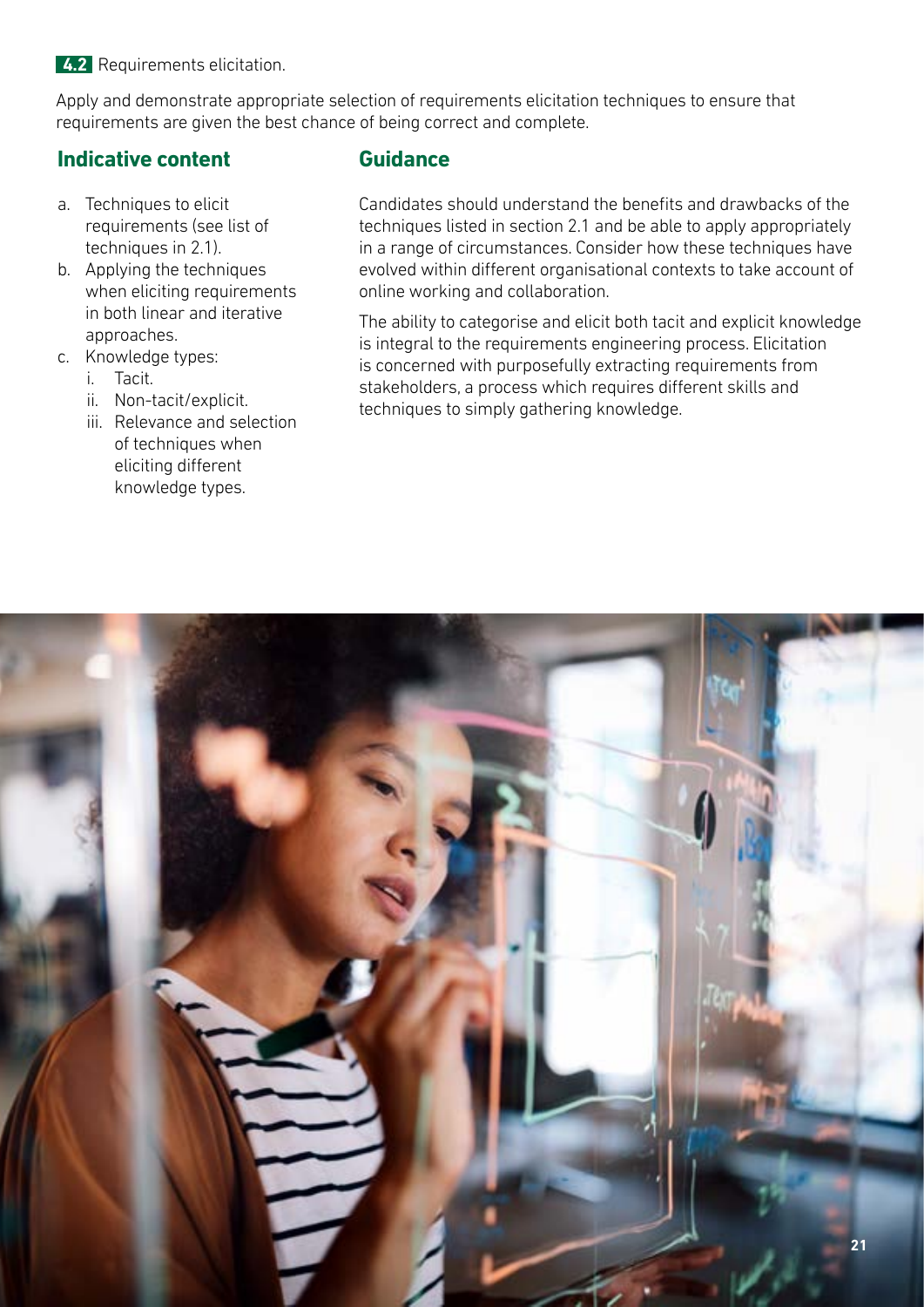Prepare requirements analysis.

Demonstrate an understanding and application of requirements analysis to refine a set of requirements.

## **Indicative content**

- a. Separation between requirements analysis and elicitation.
- b. Requirements analysis tasks:
	- i. Checking congruence with business objectives and the business case.
	- ii. Checking feasibility.
	- iii. Structuring the requirements.
	- iv. Prioritisation the structure and application of a technique to allocate a priority to each requirement. The link between the prioritisation technique and the lifecycle for delivery of the solution.
	- v. Packaging requirements for delivery.
	- vi. Use of scenarios and prototyping in requirements analysis.
	- vii. Dealing with overlapping, duplicate and conflicting requirements.
- c. Quality characteristics of the requirements:
	- i. Testable.
	- ii. Unambiguous.
	- iii. Relevant.
	- iv. Clear.
	- v. Complete.
	- vi. Consistent.
	- vii. Traceable.
- d. User analysis and profiling.

## **Guidance**

Requirements do not appear to the business analyst fully formed and complete. There is a need to take the first draft version of a requirement and apply filters and assessment criteria such as a 'definition of ready' to them to make them fit for purpose. The requirements are not all equally important and a mechanism is required to prioritise them into a sequence (involving value and importance to different stakeholder groups).

Candidates will be expected to understand this process is different and distinct from elicitation and the importance of making sure that all requirements are going to provide what is needed to different sub-sets of stakeholders, and can be assessed as having done so.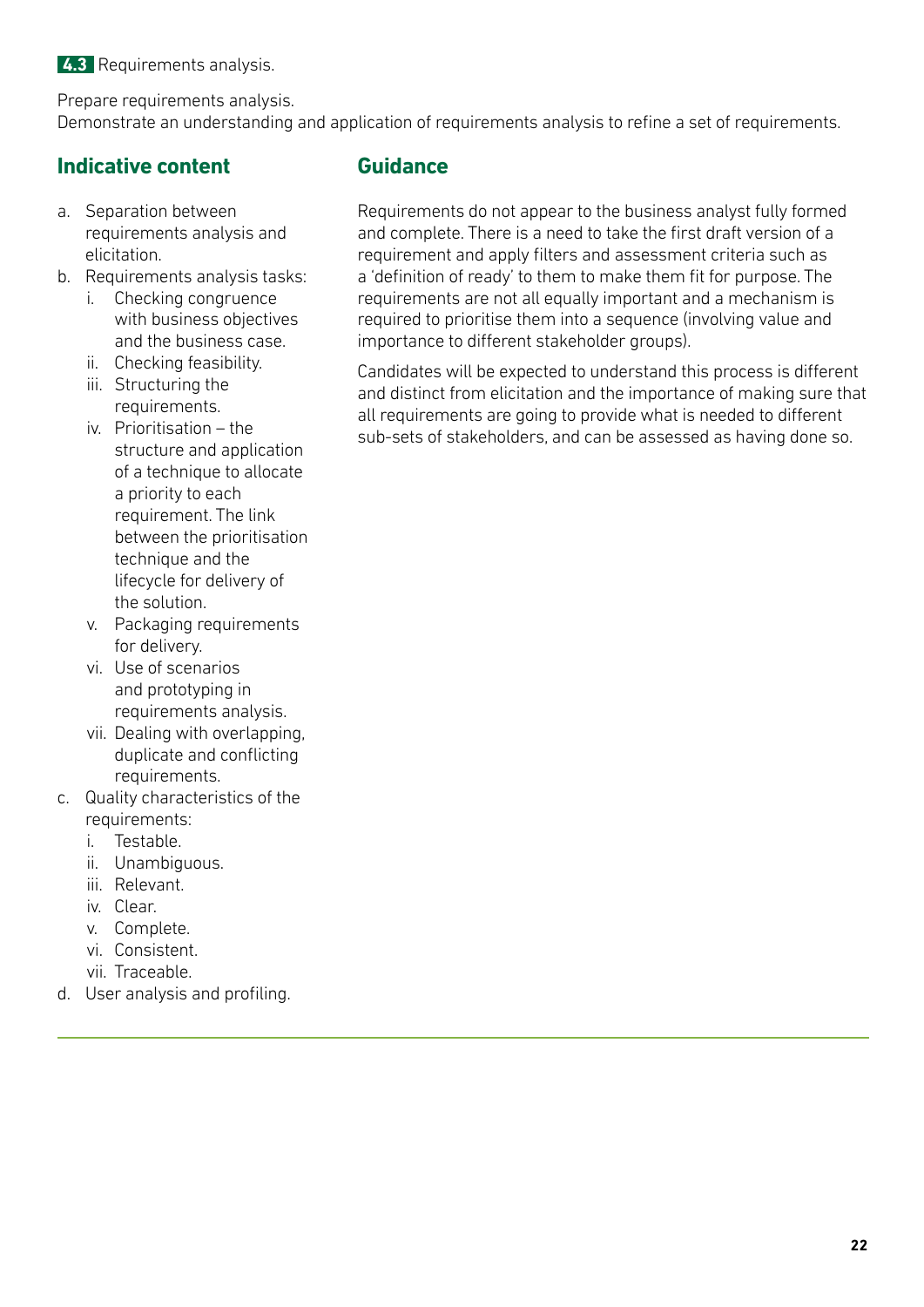#### **4.4** Requirements validation.

Explain the requirements validation process.

## **Indicative content**

- a. Rationale for requirements validation.
- b. Requirements validation process.
- c. Stakeholder concerns and responsibilities in requirements validation.

### **Guidance**

Having gone through the requirements elicited and correctly analysed them, there is a need to ensure that the requirements represent the full set of needs of the customer groups. The validation process will differ significantly depending upon the lifecycle being used, but the essence of the process is to ensure that having delivered what is stated as the requirements, the full solution required will have been delivered.

Candidates will be expected to be able to describe the process, whether taking a Requirements Document through a formal validation process, or a single requirement through validation to be used in an iterative lifecycle; and be able to explain why they need to achieve this.

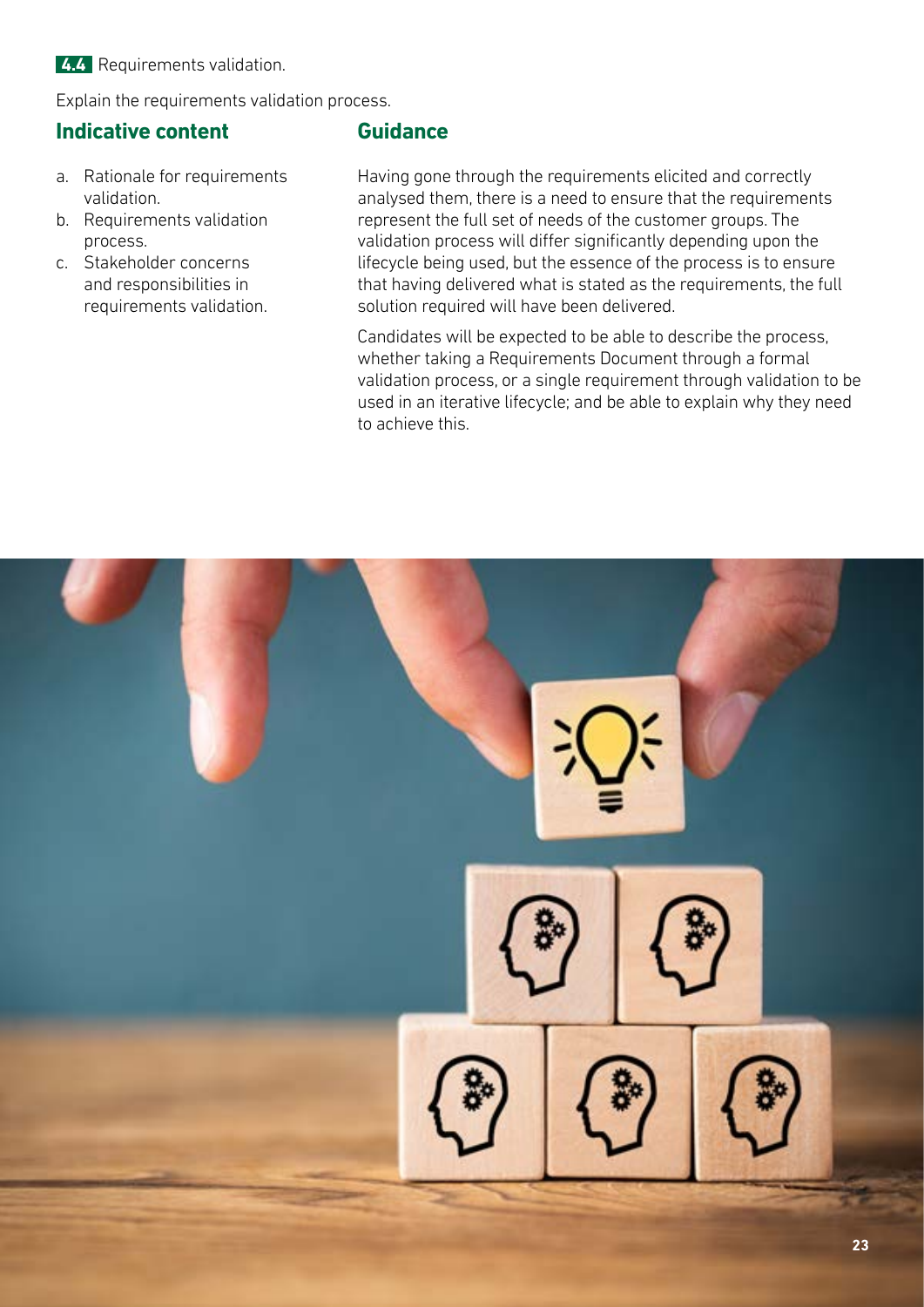**5. Requirements Management and Documentation (K Level 4/5)**

#### **5.1** Requirements management.

Apply the principles of requirements management.

### **Indicative content**

#### **Guidance**

- a. Rationale for requirements management.
- b. Elements of requirements management:
	- i. Identifying requirements.
	- ii. Source of the requirement.
	- iii. Owner of the requirement.
	- iv. Cross-references for the requirement.
	- v. Change control.
	- vi. Version control.
	- vii. Storage of the documented requirements.
- c. Traceability:
	- i. Vertical traceability.
	- ii. Horizontal traceability
- d. Ownership.

#### **5.2** Change control.

Explain the change control process.

## **Indicative content**

- a. Change control process.
- b. Sources of change.

## **Guidance**

Change control is a vital element of requirements management, the purpose of which is to create a robust audit trail of any changes made to requirements and ensure that any changes made are justified.

Candidates should be able to explain how the changes come about, where they can originate (e.g. from external environment, stakeholders, missed context), why this is critical and some of the issues that occur when this is not done well.

Traceability is the means of being able to track the development of a requirement – either forwards or backwards throughout the development cycle (why does it exist or what became of it?), or vertically, to confirm alignment with overall business strategy.

Candidates should be able to define both forms of traceability including when and why they are required.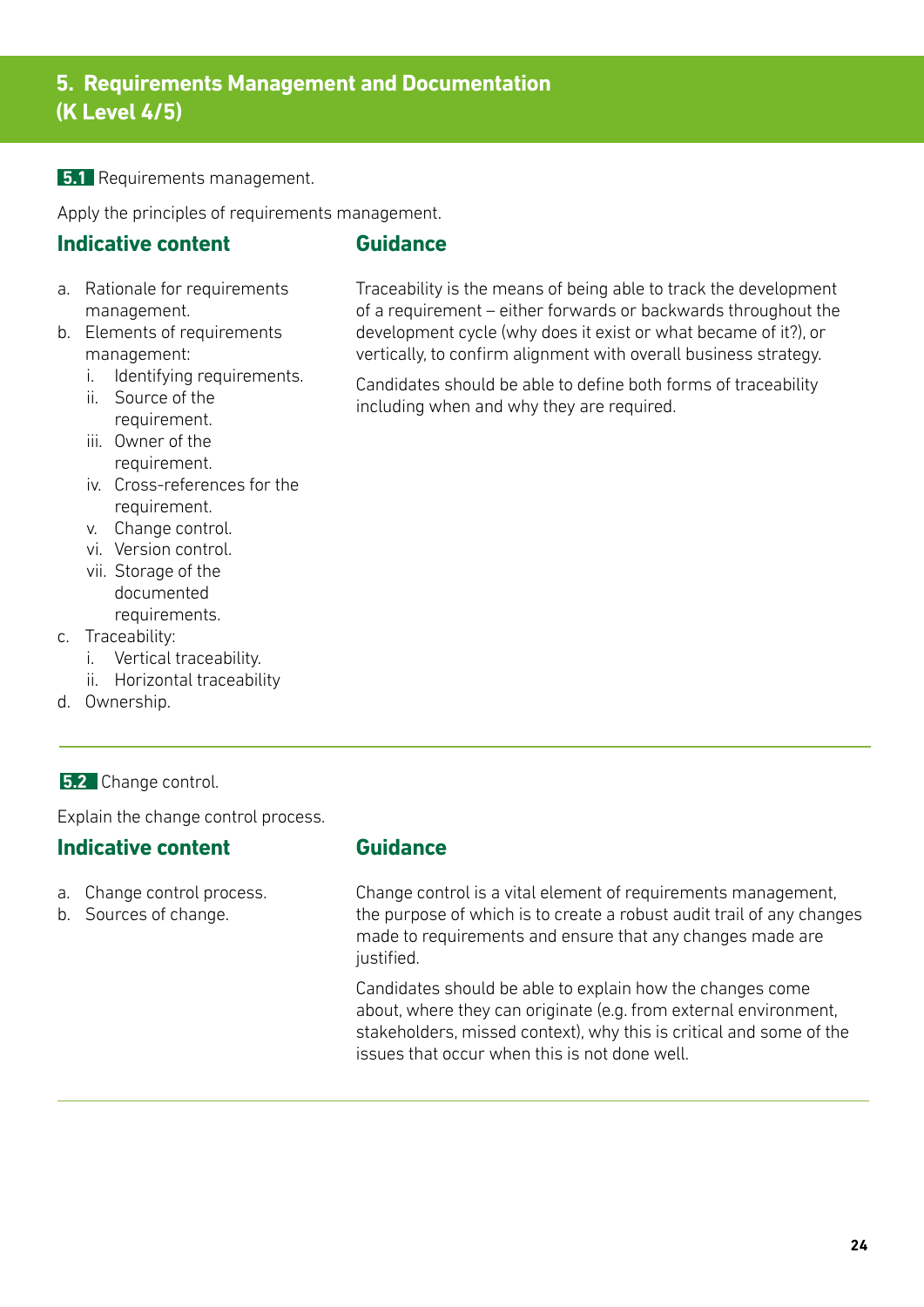#### **5.3** Version control.

Explain the version control process.

## **Indicative content**

- a. Configuration management process.
- b. Levels of configuration item – individual requirement or document.
- c. Version numbering.

### **Guidance**

Version control ensures that any movement from draft to baselined requirements, and any movement within those, is recorded through the allocation of a unique identifier and the allocation/update of a version number. This ensures that any movement in requirements is clearly recorded and version numbers can be used for comparison and to ensure all parties are working with the correct version.

Candidates should be able to explain and justify each element of requirements management as listed, and the relationship between these elements. For example, the relationship between crossreferencing and change control, and where any change made to a

single requirement may impact on other requirements.

#### **5.4** Tools in requirements management.

Compare tools in requirements management.

#### **Indicative content**

## **Guidance**

- a. Functionality provided by tools:
	- i. Storage of documentation and models.
	- ii. Linkage and crossreferencing.
	- iii. Change and version control.
	- iv. Access restrictions.

#### **5.5** Types of requirements.

Categorise different types of requirements.

#### **Indicative content**

- **Guidance**
- a. Business requirements:
	- i. General business requirements.
	- ii. Technical requirements.
- b. Solution requirements:
	- i. Functional requirements.
	- ii. Non-functional requirements.

Requirements are categorised depending on whether they are related to a business objective, or the solution/product. Subcategories can then be established. This categorisation is useful when prioritising requirements, selecting a documentation approach and ensuring alignment with business strategy, etc.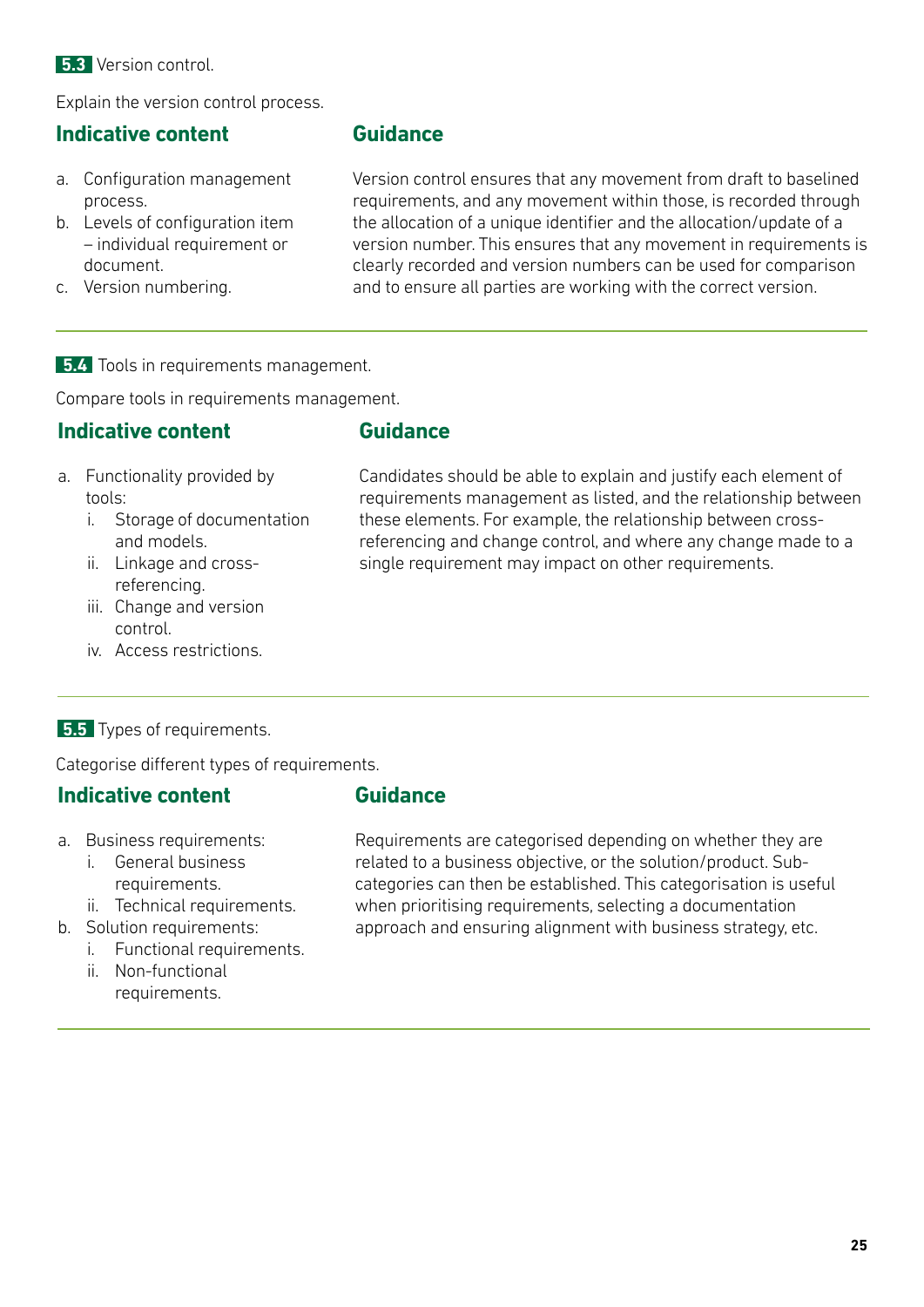#### **5.6** Legal issues and business analysis.

Explain the legal issues relevant to business analysis and how they should guide your choices.

## **Indicative content**

- a. Data protection: rationale, principles and impact on requirements.
- b. Disability access: rationale, principles and impact on requirements.

#### **Guidance**

Candidates will need to demonstrate that they are aware that a business analyst has an obligation to undertake their role cognisant of the law. They will be required to identify circumstances and raise them with stakeholders when, inadvertently, requirements have been specified that contravene laws and regulations in the organisation in which they are working.

Note - this section is not concerned with the detail of the relevant laws but the underlying rationale for each area and the relevance to the business analyst.

#### **5.7** Documenting requirements.

Select, apply and justify the documentation styles and approaches within requirements engineering.

## **Indicative content**

- a. Requirements documentation styles both text-based and diagrammatic:
	- i. Use case diagram (see 5.8).
	- ii. User stories: purpose, format and content.
- iii. Data model (see 5.8).
- b. Requirements Catalogue - purpose of the elements described for each requirement:
	- i. Identifier.
	- ii. Name.
	- iii. Description.
	- iv. Business area.
	- v. Type of requirement.
	- vi. Author.
	- vii. Source.
	- viii. Owner.
	- ix. Priority.
	- x. Rationale/justification.
	- xi. Cross-referenced requirements.
	- xii. Cross-referenced documents.
	- xiii. Acceptance criteria.
	- xiv. Status/resolution.
	- xv. Version number and date.

## **Guidance**

Documentation should be used throughout requirements engineering. This can take many forms, considering the project approach and type of requirement. Documentation can be revisited/ referred to at each stage of the process, as illustrated by the requirements engineering framework. Robust documentation will capture the development of requirements from elicitation to implementation and ongoing management.

Documentation will vary depending upon the method being used to deliver the requirements and the solution as a whole. Candidates will be expected to demonstrate approaches that are both adherent to the principles of 'quality documentation' and demonstrate flexibility of adapting the outcome to the needs of the organisational situation.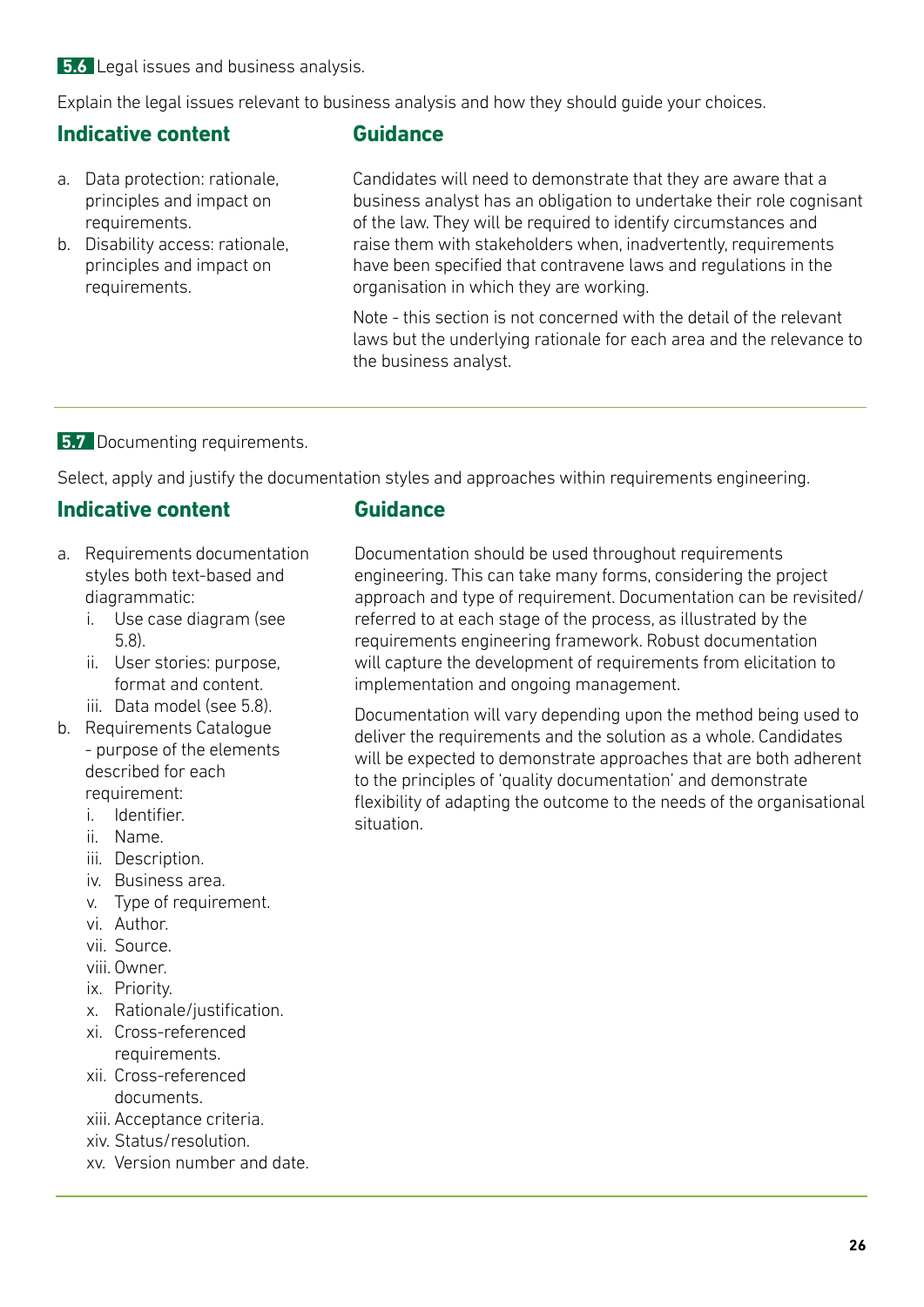#### **5.8** Requirements modelling.

Describe, select and justify the use of requirements modelling techniques for specific situations.

## **Indicative content**

- a. The rationale for modelling requirements: eliciting, analysing and validating requirements.
- b. Conceptual models.
- c. Purpose of use case models and data models.
- d. Use case diagrams and descriptions.
	- I. The notation and structure including:
		- i. The actors.
		- ii. The use cases within the system scope.
		- iii. The associations between the actors and the use cases.
		- iv. The boundary of the system.
- e. Modelling the system data requirements.
	- I. The notation and structure of a technique to model the system data requirements, including:
		- i. The groupings of data.
		- ii. The degree of the relationships between data groupings.
		- iii. The types of optionality within relationships between data groupings.
		- iv. The application of a CRUD matrix.
- f. Business rules and the data model.
- g. Prototyping as a modelling tool and for requirements elicitation and elaboration.

## **Guidance**

Being able to visualise the solution using a model can help both the analyst and stakeholders to confirm the functional requirements are as intended, and to identify any errors.

Modelling is used to provide a visual representation of the intended solution. Candidates should understand that models are used to provide clarity and ensure consistency of requirements, allowing the concept to be easily understood by others.

Candidates will be asked to explain the models, the approaches that require and utilise them, and practical choices and application of models in situations that may occur in organisations.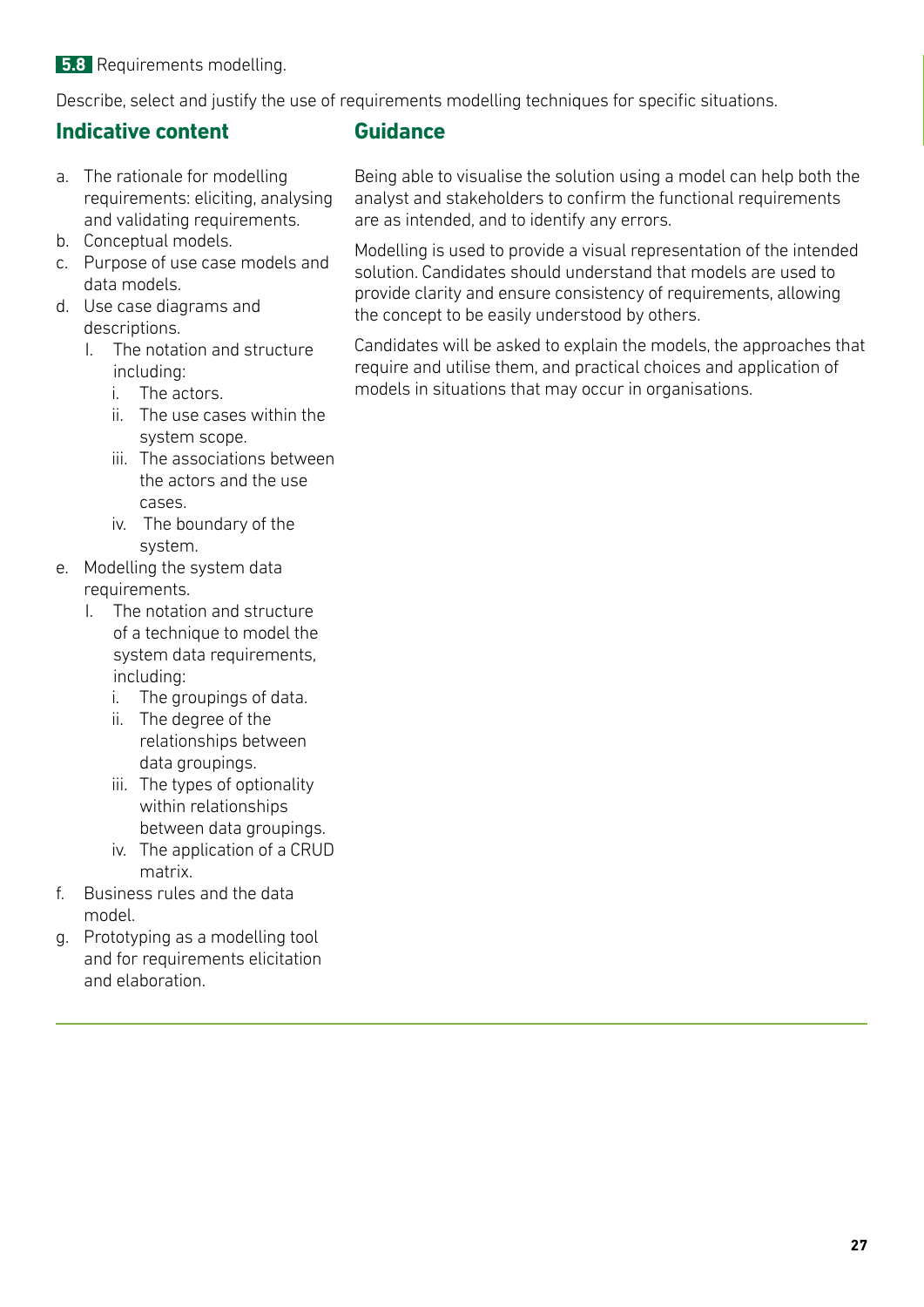## **6. Practitioner Specialism (K Level 2/3)**

While this element of the exam is highlighted as a separate section, and is assessed as such, it is possible that the questions asked to examine this section could be interspersed among other questions and not asked as a specific group of questions at the end of the exam.

#### **6.1** Relevance to the business analyst role.

Explain the relevance of the module to the role of the business analyst.

#### **Indicative content**

#### **Guidance**

a. Use of the approach in business analysis work. Candidates will be expected to demonstrate awareness of how the specific module that they studied supports the role of the business analyst and why the techniques, methods and models they studied bring greater clarity.

b. Use of the techniques in business analysis work.

#### **6.2** Relevance of the module to an organisation.

Explain the relevance of the module to an organisation.

## **Indicative content**

#### **Guidance**

- a. Relevance to organisational context of the approach.
- b. Rationale for the specific module and how it is used in organisations.

Candidates will be expected to demonstrate awareness of how the specific module that they studied is relevant to an organisational context.

**6.3** Description of the module.

Describe the contents of the module.

#### **Indicative content**

- a. The approach adopted in the module:
	- i. Rationale for the approach.
	- ii. Overview of the approach.
- b. The techniques covered by the module:
	- i. Rationale for using the techniques.
	- ii. Relevance of the techniques.
	- iii. Application of the techniques.

## **Guidance**

Candidates will be expected to demonstrate knowledge of the content of the module they studied and an understanding of how the techniques, methods and models they studied can be used when conducting business analysis.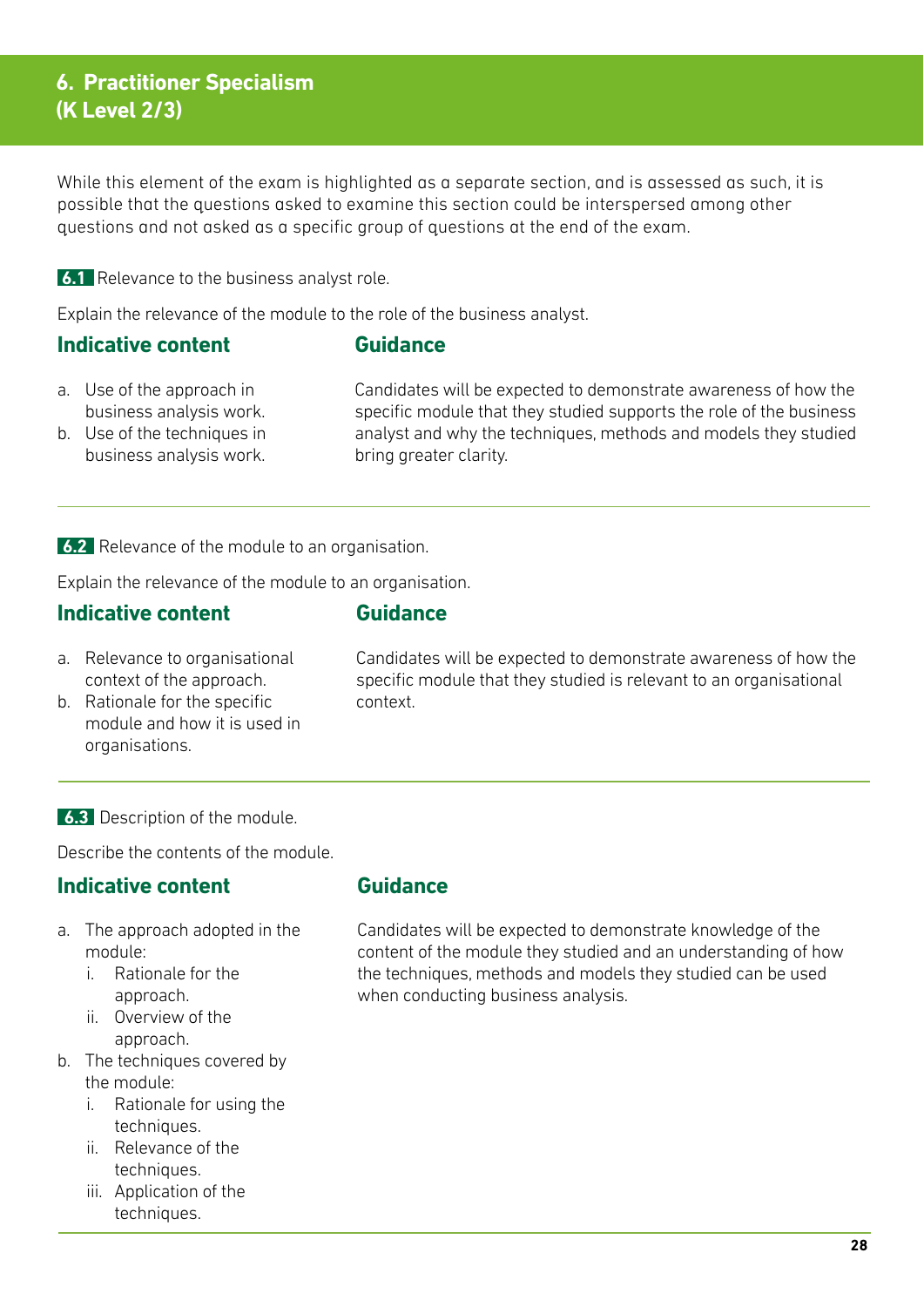## **Examination Format**

|      | <b>Type</b> Oral.                                                                                                                                                                         |
|------|-------------------------------------------------------------------------------------------------------------------------------------------------------------------------------------------|
|      | <b>Duration</b> 50 minutes. Candidates are able to request additional time if they have a<br>disability that would impact them during an oral examination such as a speech<br>impediment. |
| exam | <b>Pre-Requisite for</b> Candidates must have passed written examinations in the two core modules,<br>course and/or one knowledge-based specialist module and one practitioner module.    |
|      | <b>Closed Book</b> Yes. Reading material is not to be used during the oral interview.                                                                                                     |
|      | <b>Passmark</b> Pass or fail.                                                                                                                                                             |
|      | <b>Delivery</b> Interview by two oral examiners.                                                                                                                                          |

Adjustments and/or additional time can be requested in line with the [BCS Reasonable Adjustments Policy](https://www.bcs.org/media/4718/reasonable-adjustments-policy.pdf) for candidates with a disability, or other special considerations including English as a second language.

## **Terminology Used**

The terminology used in the oral examination will conform to that adopted in BCS publications on business analysis and related disciplines such as project management (see reading list at the end of this syllabus).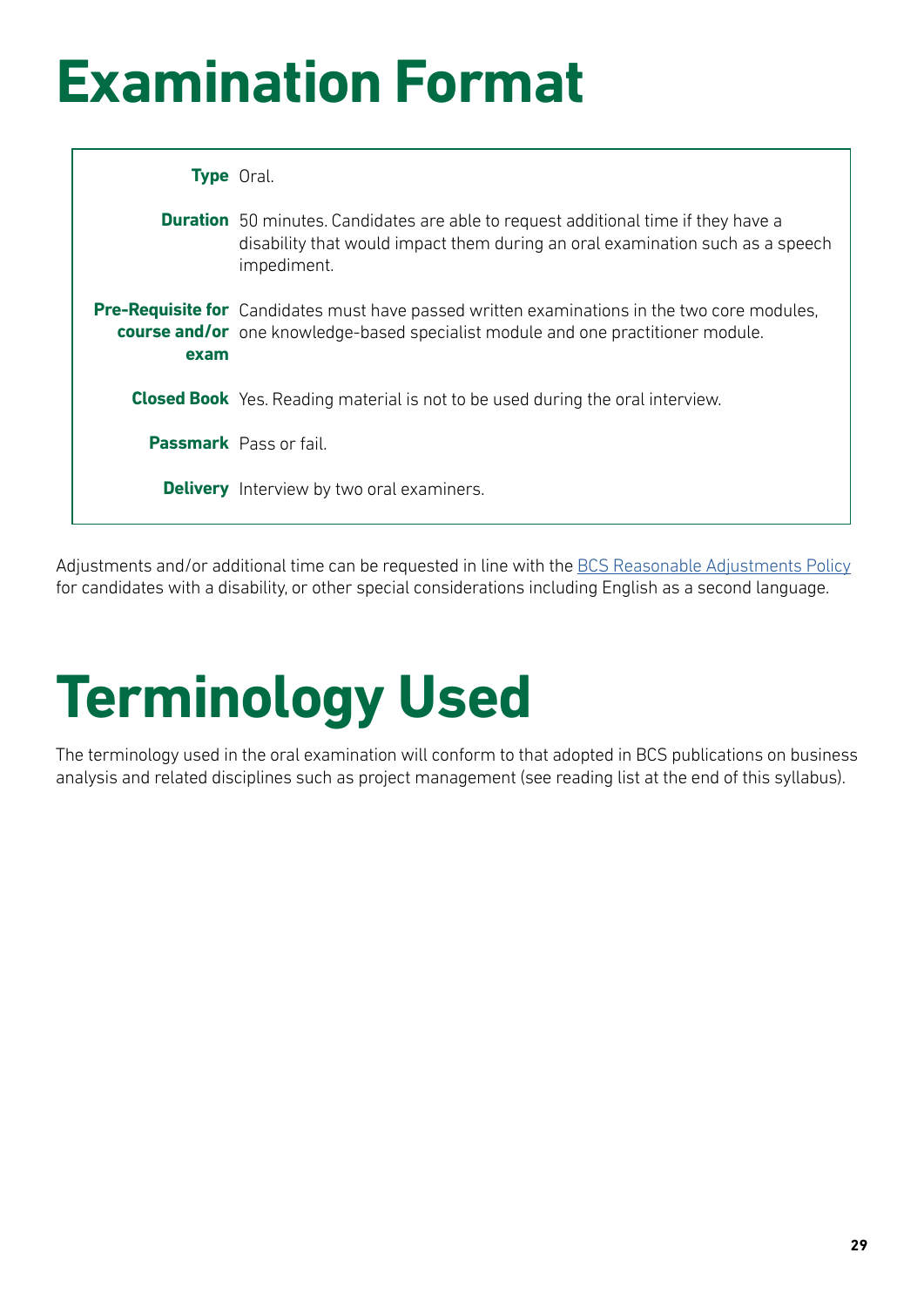## **Recommended Reading**

It is the responsibility of the oral examination candidate to ensure that they possess sufficient knowledge and understanding of the topic areas defined in sections 1-6 of the syllabus above. The reading list below is provided to support candidates in their study and revision for the oral examination.

| Title:<br><b>Author:</b><br><b>Publisher: BCS</b><br><b>Publication Date:</b> July 2020 | Business Analysis (4th Edition)<br>Debra Paul and James Cadle<br><b>ISBN:</b> 978-1780175102                                                                                                        |
|-----------------------------------------------------------------------------------------|-----------------------------------------------------------------------------------------------------------------------------------------------------------------------------------------------------|
|                                                                                         |                                                                                                                                                                                                     |
| <b>Author:</b><br><b>Publisher: BCS</b><br><b>Publication Date:</b> August 2021         | <b>Title:</b> Business Analysis Techniques: 123 Essential Tools for Success<br>James Cadle, Debra Paul, Jonathan Hunsley, Adrian Reed, David<br>Beckham, Paul Turner<br><b>ISBN: 978-1780175690</b> |
|                                                                                         |                                                                                                                                                                                                     |
| <b>Title:</b><br>Author:<br><b>Publication Date:</b> September 2012                     | Benefits Management: How to increase the business value of<br>your IT projects<br>John Ward and Elizabeth Daniel<br><b>Publisher:</b> John Wiley and Sons<br><b>ISBN: 978-111999326</b>             |
|                                                                                         |                                                                                                                                                                                                     |
| Author:<br><b>Publisher: BCS</b><br><b>Publication Date:</b> August 2014                | <b>Title:</b> Developing Information Systems<br>James Cadle<br><b>ISBN: 978-1780172453</b>                                                                                                          |
|                                                                                         |                                                                                                                                                                                                     |
| Author:<br><b>Publication Date:</b> June 2005                                           | <b>Title:</b> UML 2 and the Unified Process (2nd Edition)<br>Jim Arlow and Ila Neustadt<br><b>Publisher:</b> Addison-Wesley<br>ISBN: 978-0321321275                                                 |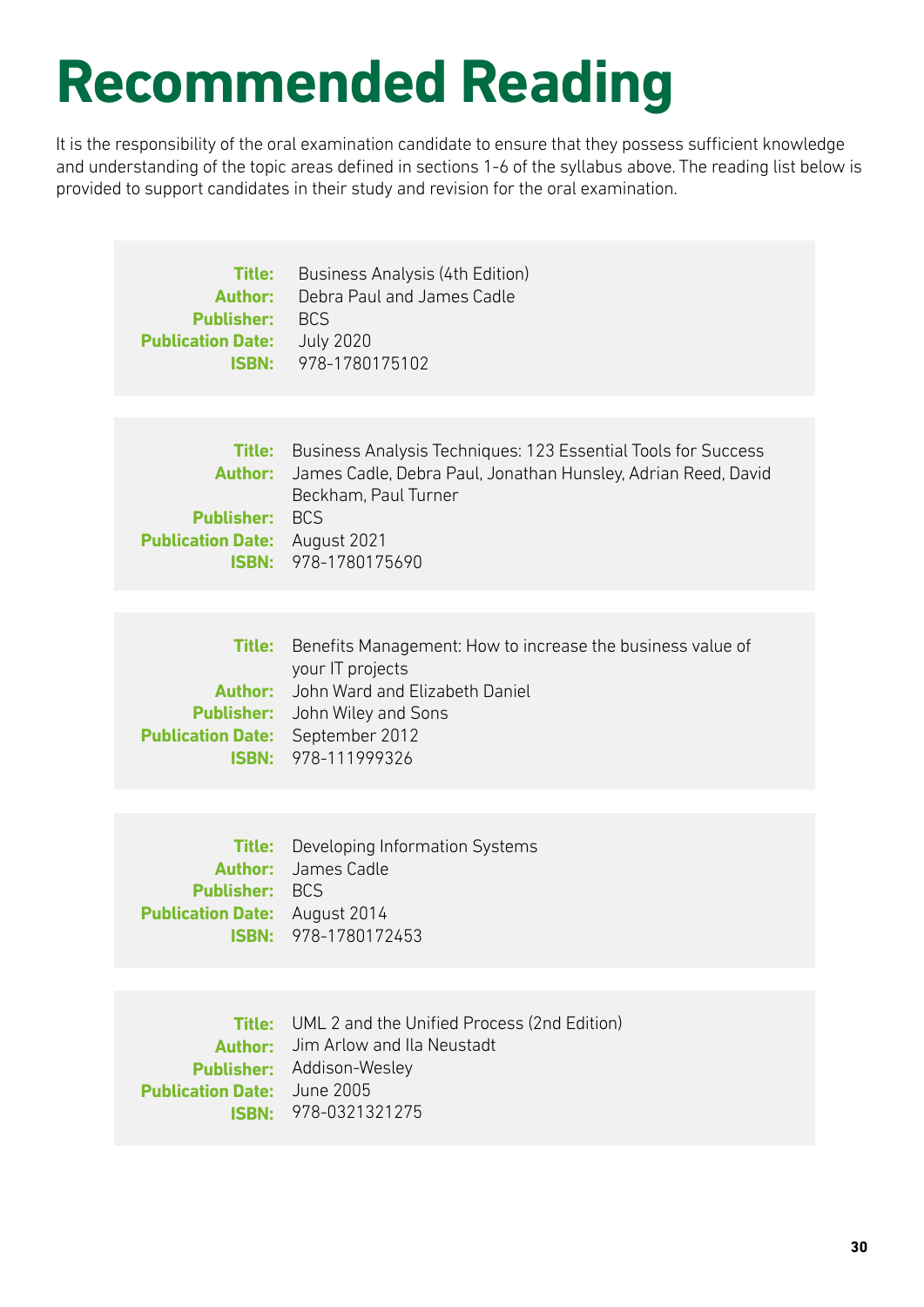# **Using BCS Books**

Accredited Training Organisations may include excerpts from BCS books in the course materials. If you wish to use excerpts from the books, you will need a license from BCS. To request a license, please contact the Head of Publishing at BCS, outlining the material you wish to copy and the use to which it will be put.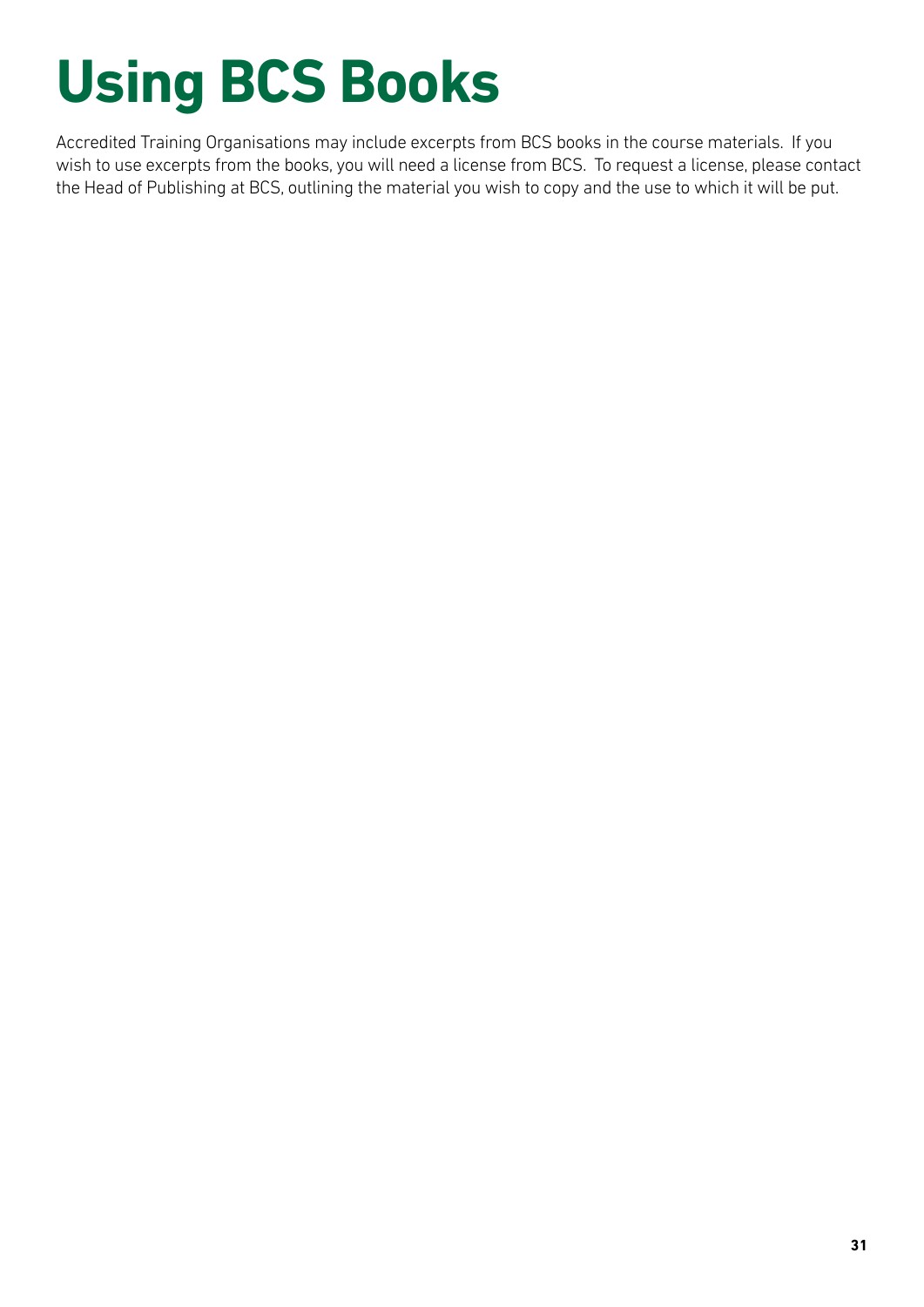## **Document Change History**

Any changes made to the syllabus shall be clearly documented with a change history log. This shall include the latest version number, date of the amendment and changes made. The purpose is to identify quickly what changes have been made.

#### **Version Number Changes Made**

| Version 3.3<br><b>March 2022</b>    | Learning outcomes updated.                                                                                                                                                                                                                                                                                        |
|-------------------------------------|-------------------------------------------------------------------------------------------------------------------------------------------------------------------------------------------------------------------------------------------------------------------------------------------------------------------|
| Version 3.2<br><b>March 2022</b>    | Introduction updated.<br>'Objectives of the Oral Examination' section updated.                                                                                                                                                                                                                                    |
| Version 3.1<br>October 2021         | Introductory sections updated.<br>SFIA mapping added.<br>Guidance notes added.<br>Learning outcomes updated: 1.3, 1.7, 1.8, 2.1, 2.2, 2.6, 3.1, 3.2, 3.5, 3.6, 3.9 removed,<br>4.2, 4.3, 5.1, 5.2, 5.5, 5.7, 5.8, 6.2<br>Figures 1, 2, 3 added.<br>Length of examination updated.<br>Recommended reading updated. |
| Version 3.0<br>January 2019         | Knowledge-based specialism removed as a knowledge area.<br>Generic items within this knowledge area moved to earlier in the syllabus.<br>Sectors of the economy removed.                                                                                                                                          |
| Version 2.4<br>December 2016        | Strapline regarding regulated statement has been added.                                                                                                                                                                                                                                                           |
| <b>Version 2.3</b><br>November 2014 | Updated the reading list.                                                                                                                                                                                                                                                                                         |
| Version 2.3<br><b>June 2013</b>     | Renamed 'IT Enabled Business Change' to 'Business Change'.<br>Removed time limit for Organisational Context to be accepted as the<br>knowledge-based specialism.<br>Updated the details of the Michael Blackstaff book Finance for IT Decision<br>Makers (3rd Edition).                                           |
| Version 2.1<br><b>June 2012</b>     | Added 'International' to the Qualification Title.                                                                                                                                                                                                                                                                 |
| Version 2.0<br><b>March 2011</b>    | Removed references to ISEB and replaced logos with BCS.<br>Changed Business Analysis Essentials to Business Analysis Practice.<br>Renamed Section 1. Added new Sections: 1.3; 1.5; 1.6; 3.8; 6.2;6.3.<br>Extended Sections: 1.7; 2.1; 2.5; 4.1; 4.3; 4.4; 5.1; 5.6; 5.7; 6.5.                                     |
| Version 1.2<br><b>July 2011</b>     | Document updated to reflect the BSD refresh.                                                                                                                                                                                                                                                                      |